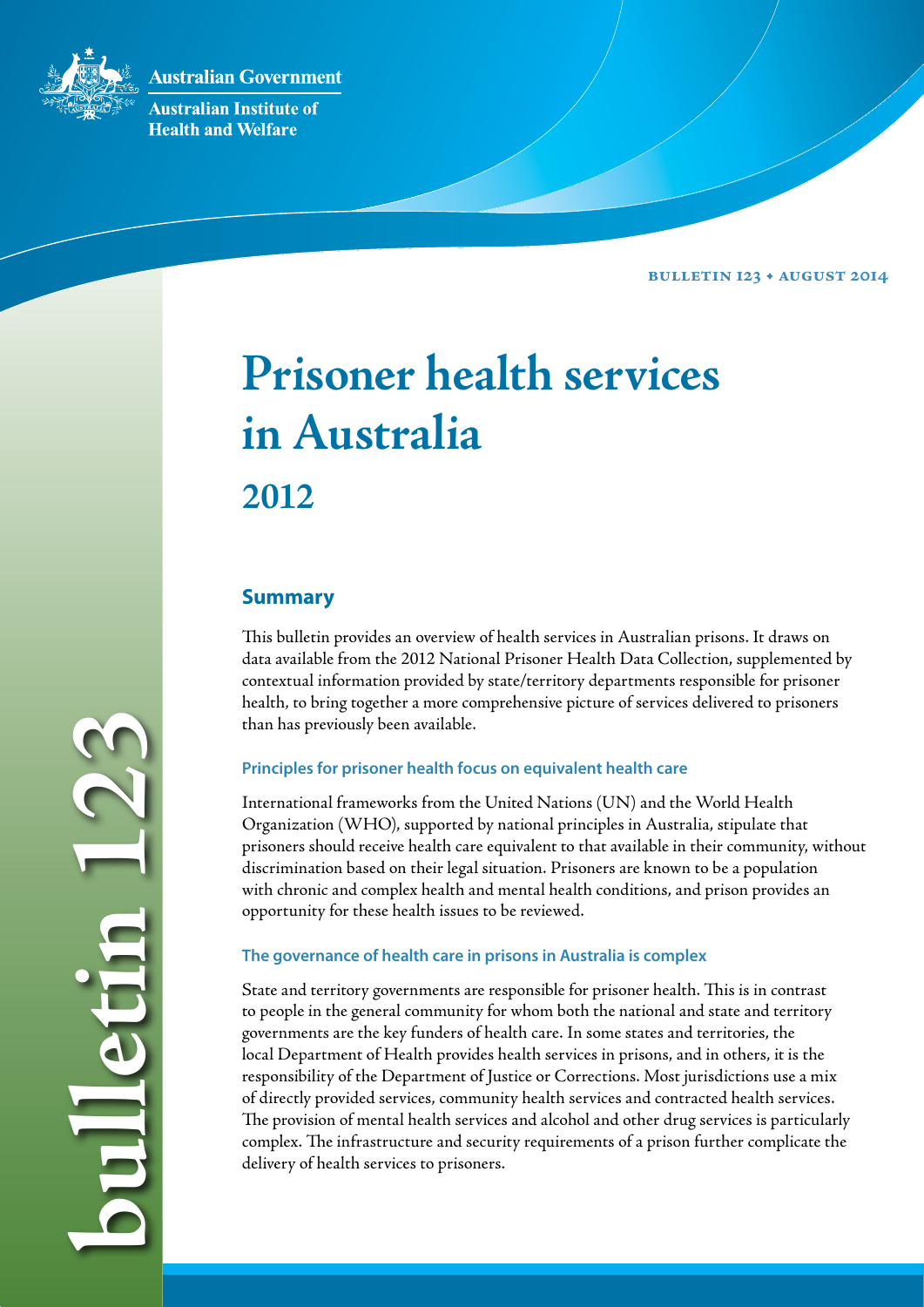#### **Health services delivered to prisoners are diverse**

During a 2-week data collection period in 2012, it was found that 26% of male and 38% of female prisoners visited the prison health clinic. The most commonly managed problems were medication/vaccination, general health assessments, pathology, psychological/mental health, diabetes and drug and alcohol treatment.

Health services in prisons predominantly use a nurse-led care model, with a nurse being the health professional consulted in more than two-thirds of visits to the prison clinic. A doctor or medical practitioner was consulted in 1 in 5 visits.

Over half (55%) of female prisoners and about 4 in 10 male prisoners (37%) were taking prescribed medications during the data collection period.

#### **A range of health services are delivered outside the prison**

Sometimes prisoners are transferred out of the prison to access health services, such as radiology, surgical procedures or where specialist care is required. About half (49%) of prisoners who had been in prison for between 1 and 2 years, and were expecting to be released within the 4 weeks following data collection, had accessed health care in the community during their time in prison. These included visits to an emergency department of a hospital, as well as scheduled medical appointments.

| <b>Contents</b> |  |
|-----------------|--|
|                 |  |
|                 |  |
|                 |  |
|                 |  |
|                 |  |
|                 |  |
|                 |  |
|                 |  |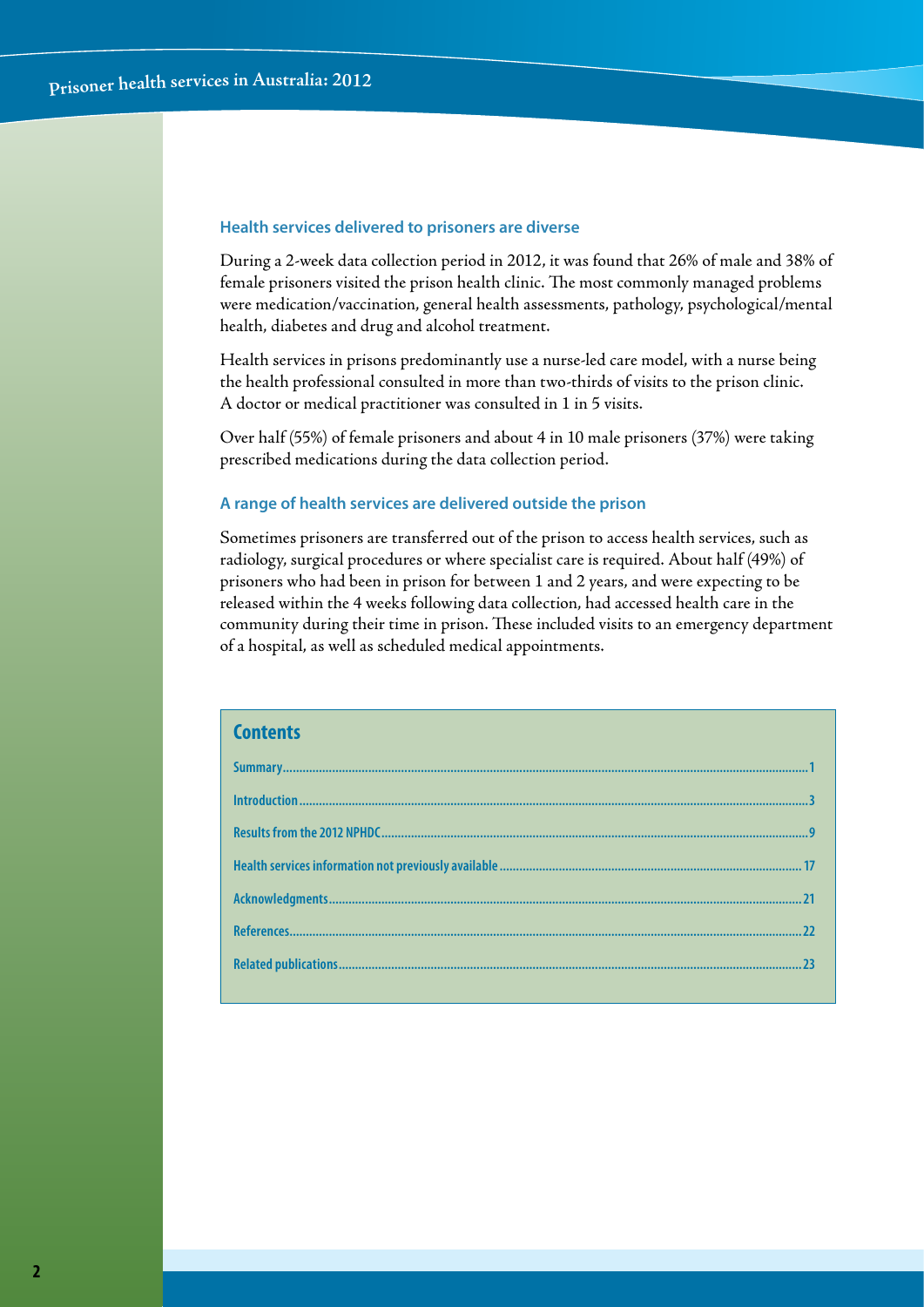# **Introduction**

This bulletin was developed to supplement information available in the major report based on the 2012 National Prisoner Health Data Collection (NPHDC) (AIHW 2013) by providing contextual information about prisoner health service delivery in Australia. Although the NPHDC aims to capture information on all health services provided to prisoners in the prison clinic, the complexities of these state/territory based systems mean that it is difficult to cover all aspects of this service delivery.

This bulletin provides an overview of the data currently available from the NPHDC, supplemented with a description of other health services provided to prisoners that are not captured in the NPHDC. This includes information on other types of health services, how they are funded, and where and by whom they are delivered. It also discusses the challenges associated with capturing data concerning health service use. The information throughout this bulletin adds to existing research relating to the health services provided to prisoners.

It is widely accepted that prisoners have greater health needs than many others in the general population and that the services made available by prisons provide an opportunity for health intervention. Health services are activities that assess, maintain or improve health, and diagnose or treat an illness, injury or disability, or suspected illness, injury or disability. A health service can also include a disability, palliative or aged care service, or the dispensing of a prescription by a pharmacist (Australian Law Reform Commission 2014).

In Australia, prisoner health is a state and territory, rather than federal, government responsibility, so the manner in which health services are delivered to prisoners varies among jurisdictions. Numerous approaches are taken, including direct service provision, access to community-based services or through contracted external providers. Although prisoner health service delivery differs among jurisdictions, there are fundamental frameworks and principles adopted by jurisdictions that serve as guides; these are discussed below.

Data in this bulletin are sourced from the 3rd NPHDC in Australia, conducted in 2012. Data were collected from prison entrants, a selection of current prisoners and, for the first time, the NPHDC was extended to include prisoners about to be released to the community—referred to as 'dischargees'. Some additional data and information provided in this bulletin have been obtained directly from jurisdictions.

The following should be noted in relation to the information in this bulletin:

- • Data relating to entrants and dischargees are self-reported.
- • Participation rates for dischargees were relatively low when compared with entrants (see AIHW 2013) and the data should be treated as indicative only.
- • Western Australia did not participate in the 2012 data collection.
- • Mount Gambier Prison (South Australia) did not participate in the 2012 data collection.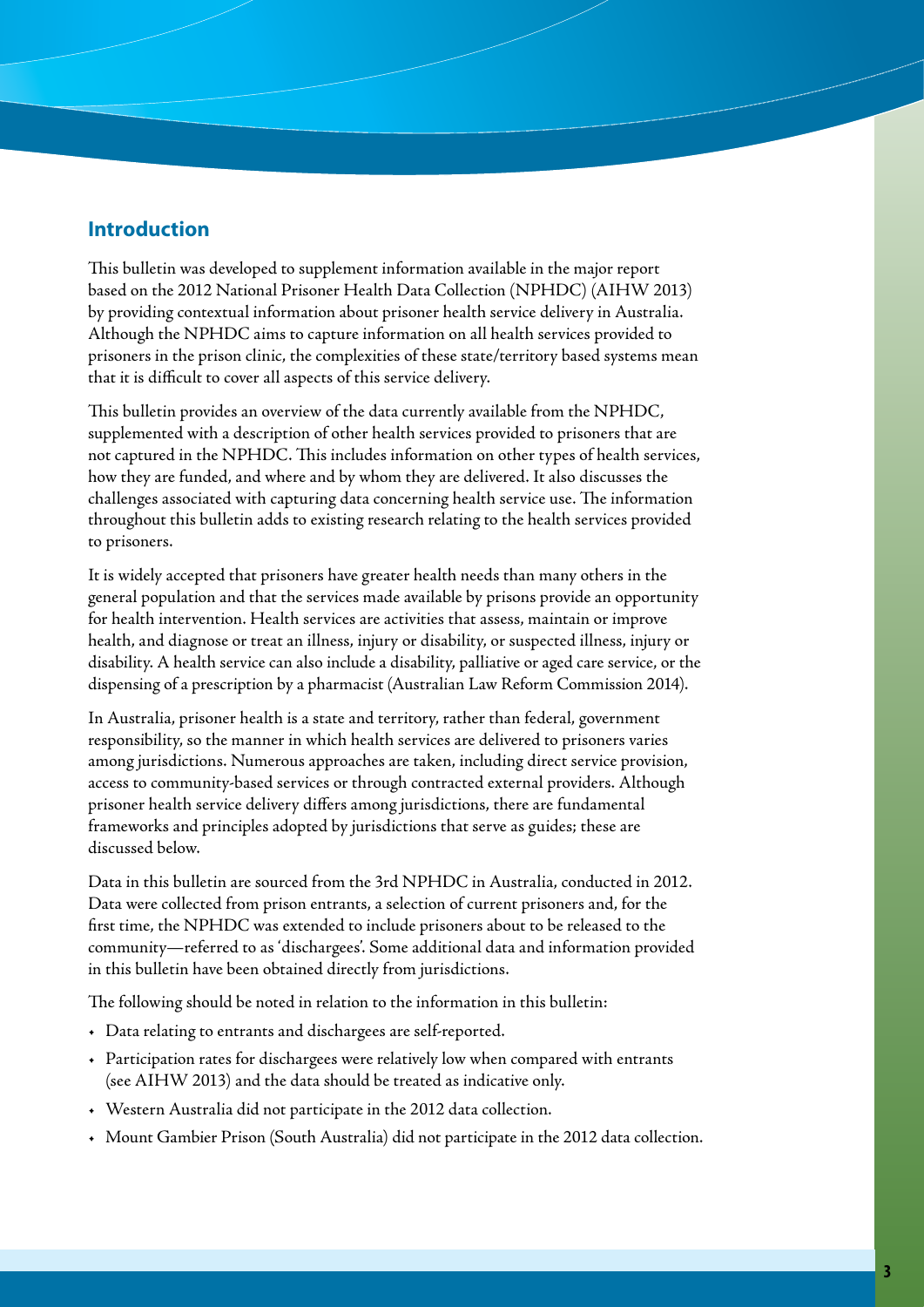#### **Frameworks for delivering prisoner health care**

There are international frameworks for best practice that guide the models of delivery of prisoner health services in Australia. These include the following:

- • The *Standard Minimum Rules For the Treatment of Prisoners* (1955) from the Office of the High Commissioner for Human Rights outlines the basic rules regarding medical services, including having medical officers available, including those related to psychiatry, transferring sick prisoners who require specialist treatment to the appropriate facility and having dentists available (UN 1955).
- • The *United Nations' Basic Principles for the Treatment of Prisoners* (1990) provides that prisoners must have health services available without discrimination based on their legal situation (UN 1990).
- • The *Principles for the protection of persons with mental illness and the improvement of mental health care* (1991) outlines the basic details regarding the protection of people with mental health disorders and improving their condition. It includes, for example: the right to treatment following informed consent; that physical restraint or involuntary seclusion only be implemented in accordance with official procedures and when it is the only option; and that any patient admitted to any mental health facility should always be informed of their rights (UN 1991).
- Trenčín statement on prisons and mental health (2007) recognises the high proportion of prisoners with mental health problems. Key criteria include diverting such prisoners to psychiatric care where appropriate, having central policies that promote mental health and wellbeing, and providing general health care that is as equivalent as possible to that available in the community (WHO 2008).

### **Principles for delivering prisoner health care**

In addition to international frameworks that outline best practice, there are both national and international principles that serve to guide the delivery of prisoner health care among jurisdictions in Australia.

The concept of community equivalence has been adopted as a benchmark for the delivery of prisoner health services. The Australian Medical Association Position Statement, *Healthcare of Prisoners and Detainees* (1998), states that prisoners have the same right of access, equity and quality of health care as the general population. This position remains unchanged in the AMA's 2013 *Position statement on medical ethics in custodial settings* (AMA 2013).

Focusing on health promotion and disease prevention as recommended by the *Ottawa charter for health promotion* (WHO 1986) is essential in preventing illness and improving the health of people in custody. Health services aim to ensure that the health of prisoners is not worsened by their incarceration and that the opportunity is taken to manage health conditions and influence risky behaviours (Corrective Services WA 2010). Promotion and prevention activities targeting prisoners often include alcohol and drug use prevention, sexual health and smoking cessation support.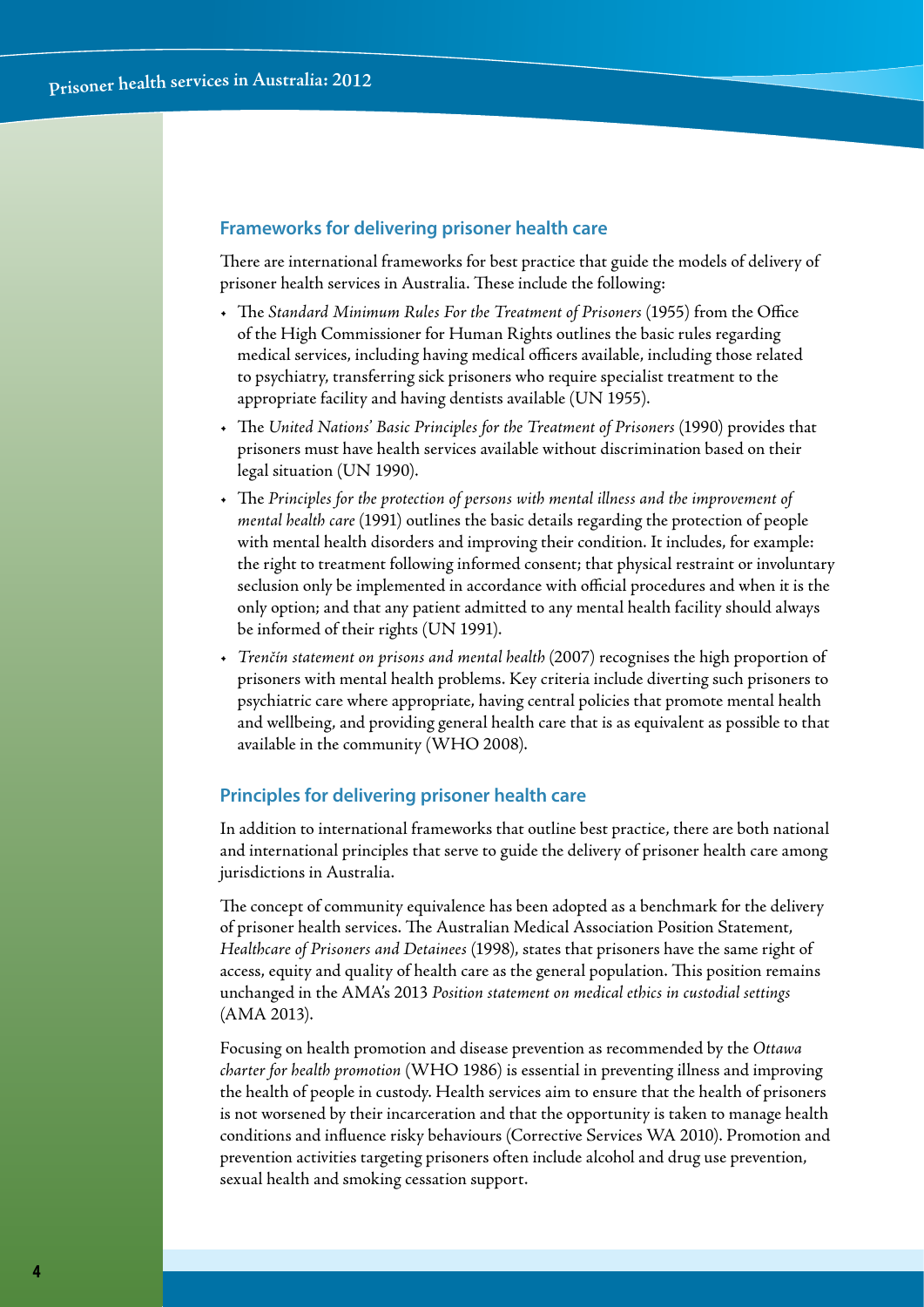There are ethical implications associated with delivering health care within a secure environment such as a prison. The AMA's 2013 Position Statement on *Medical Ethics in Custodial Settings* supports the independence and professional autonomy of medical practitioners, protects clinical independence and integrity from interference and ensures that professional independence of health professionals are not compromised by virtue of their employment in custodial settings (AMA 2013). To support clinical independence, most jurisdictions in Australia split custodial responsibility and the provision of prisoner health care between agencies.

The prisoner population is a transient population, with prisoners regularly entering or returning to prison and serving short sentences, which can make continuity of care for people entering and exiting prisons problematic. Continuity of care is supported by developing clear and consistent policies, procedures, practices and pathways to ensure service delivery and minimise the risks associated with fragmented care.

## **Governance of prisoner health in Australia**

The provision of health services to prisoners is different to that of the general population, both in terms of which level of government, and which government department has responsibility. Governance arrangements for prisoner health services in Australia vary by jurisdiction, with prisoner health services governed by either the state or territory government corrective services or justice department, or the relevant health department, depending on the jurisdiction.

Medicare is the taxpayer-funded scheme that enables residents of Australia to have free or subsidised health care by health professionals such as doctors and specialists, including free treatment and accommodation in a public hospital, and subsidised treatment as a private patient in public or private hospitals. Medicare also entitles Australian residents to the Pharmaceutical Benefits Scheme (PBS), which provides medicines at a lower cost. Expenditure on primary health care in the general community is wholly the responsibility of the Commonwealth Government through Medicare (including the PBS). Medicare excludes services provided by jurisdictional authorities, which therefore excludes prisoner health services. Prisoners can only access Schedule 100 of the PBS, known as the Highly Specialised Drugs Program. All other pharmaceuticals are also the responsibility of state and territory governments.

Health agencies work in collaboration with the agency responsible for managing prisons in their jurisdiction. Responsibilities for prison health services in each jurisdiction are set out in Table 1.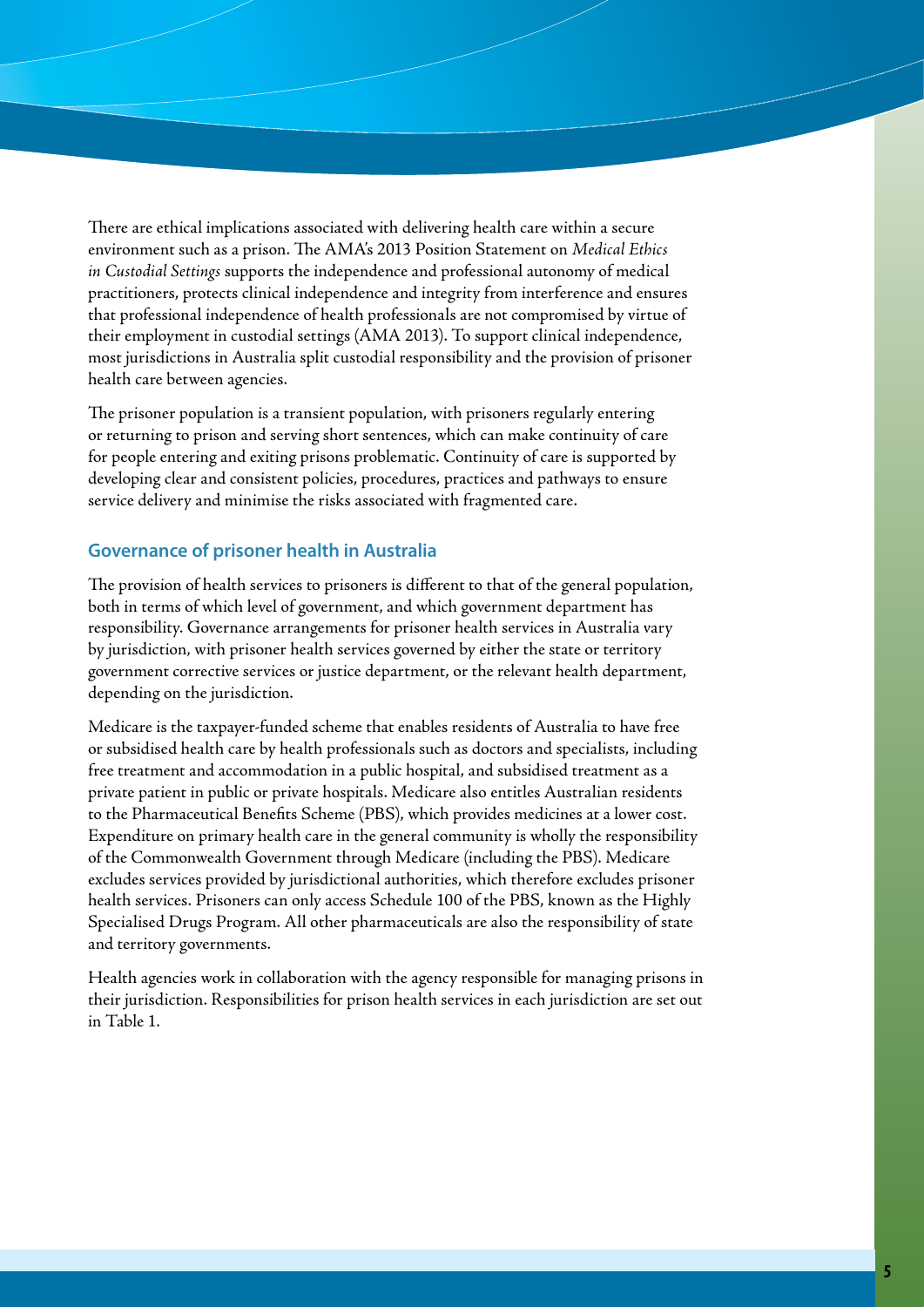|                                     | <b>Department of Health/</b><br><b>Justice Health</b> | Department of<br><b>Corrective Services</b> | <b>Department of Justice</b><br>(Justice Health) |
|-------------------------------------|-------------------------------------------------------|---------------------------------------------|--------------------------------------------------|
| <b>New South Wales</b>              | ✓                                                     |                                             |                                                  |
| Victoria                            |                                                       |                                             |                                                  |
| <b>Oueensland</b>                   | ✓                                                     |                                             |                                                  |
| Western Australia                   |                                                       | ✓                                           |                                                  |
| South Australia                     | $\checkmark$                                          |                                             |                                                  |
| Tasmania                            | $\checkmark$                                          |                                             |                                                  |
| <b>Australian Capital Territory</b> | ✓                                                     |                                             |                                                  |
| Northern Territory                  | ✓                                                     |                                             |                                                  |

#### **Table 1: Agency responsible for prison health services, states and territories, 2014**

Victoria's service is managed by an independent unit in the Department of Justice, Justice Health. New South Wales, Victoria, Queensland, South Australia and Western Australia each use a combination of publicly and privately operated prisons and the arrangements for prison health services differ among prisons and service types. Some contract out their health services to external providers. Privately run prisons have privately contracted services.

#### **Delivering prisoner health services**

The variations in governance of prisoner health services cause variations among jurisdictions in the models of service delivery. Most jurisdictions use an assortment of mechanisms for delivering prisoner health services, which may include direct service provision, access to community-based services or through a contracted external provider.

In South Australia, for example, primary health care is delivered in prisons and most secondary, tertiary and some allied health care services are provided off site through the public health system, whereas in New South Wales, Victoria and the Australian Capital Territory, a variety of primary, secondary and some low level tertiary services are available on site.

More detail on these jurisdictional differences is provided in the section 'Health services information not previously available' later in this bulletin. The different kinds of health care will first be explained.

#### *Primary health care*

In each jurisdiction, primary health care is available at all prisons. Most jurisdictions also use community-based services to complement primary health care in prison. Services that may be accessed in the community from community-based providers include diagnostic imaging, pharmacy and pathology. Jurisdictions with regionally isolated prisons may also use community-based in-reach services, such as general practitioners, to provide primary health care.

In prisons, primary health care tends to be delivered by nurses. Primary health care refers to an individual or community's first level of contact with the health care system, providing '…promotive, preventive, curative and rehabilitative services…' (WHO 1978). In the community, a lot of primary care is undertaken by general practitioners, with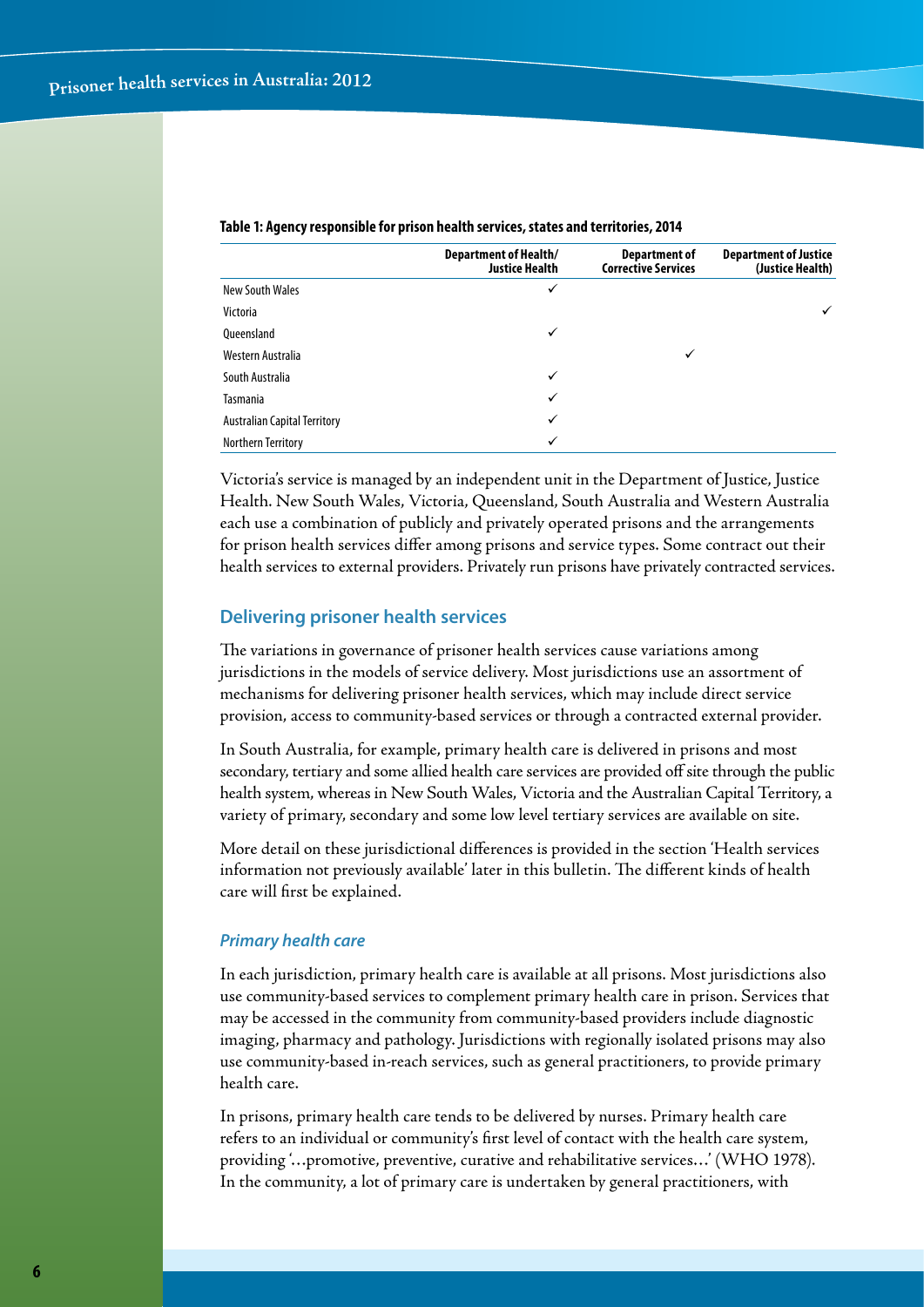patients usually only seeing a nurse when they initially attend an accident and emergency department in a hospital, or increasingly for services such as vaccinations in general practice. In prison, however, nurse-led care is the dominant model, with some of the most common services such as general health assessments following reception or transfer, medication and vaccinations being predominately provided by nurses (see Table 3).

#### *Secondary and tertiary health care*

Like primary health services, most jurisdictions provide some secondary and low-level tertiary services within the prison system. Secondary health care refers to health care services provided by medical specialists, usually on referral from a primary health care provider. Tertiary health care is specialised consultative health care, and may include services such as cancer management. All jurisdictions access some secondary and/or tertiary health services in the community. These include some general hospital inpatient and emergency care.

#### *Specialist mental health care*

All jurisdictions offer access to specialist mental health care. Tertiary (involuntary) care is offered outside of the prison system. Specialist mental health services in prisons are often delivered in collaboration with local community mental health services.

#### *Health services used for addressing criminal behaviour*

In most prisons, both corrections and health services provide psychological services. The roles of these 2 services are quite distinct. Health services are responsible for responding to the mental health needs of prisoners; corrections services usually use psychological services to respond to the criminogenic—that is, criminality producing or tendency to produce criminality—aspects of the prisoner's issues.

Alcohol and other drugs (AOD) treatment is another service that may be delivered for both health and criminogenic purposes. The service delivery complexities and variations among jurisdictions may mean that some mental health and AOD services in some jurisdictions are not currently captured in the NPHDC.

#### *Providing health care in a prison setting*

Prisoner health services are obliged to operate according to an 'equivalence of care' principle, which requires that prisoners are provided with care of equivalent quality to that provided in the general community in the same country. Numerous national and international directives and recommendations make reference to this principle (Niveau 2007). Equivalence of care is difficult to translate from community to prison settings at times, and may not account for the increased need in prison. Some argue that there is an obligation to provide health care at a greater standard than in the community and equivalence should be the minimum rather than the ideal (Exworthy et al. 2012).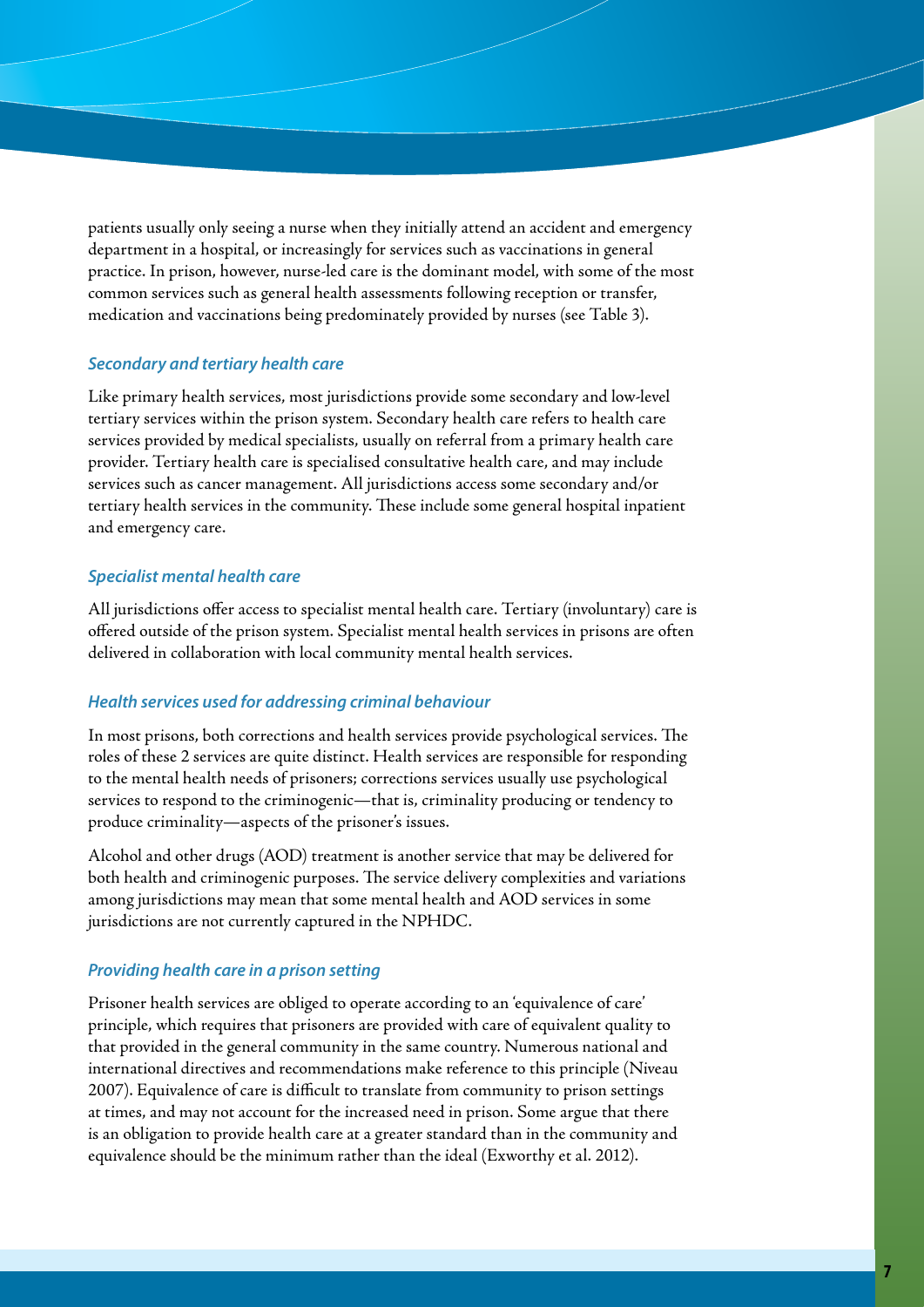Prison health services aim to deliver health services that mitigate risk factors prevalent among the population by responding to new and existing illnesses in a way appropriate to the sex, ethnicity and age of the prison populations. Health services aim to ensure the health of prisoners is not worsened by their incarceration and that the opportunity is taken to manage health conditions and influence risky behaviours (National Health Committee 2010; Corrective Services WA 2010).

Although similarities to community-provided health care exist, prison is a unique environment that complicates health service delivery. The infrastructure and security requirements of the prison environment are just some of the challenges faced (Powell et al. 2010). Some prisoners are not able to freely move around within the grounds of the prison, so, despite usually having the advantage of some health services on site, in between are locked doors and gates controlled by others. This means that, although prisoners may need to make an appointment to see a doctor as they would in the community, it may depend on prison security staff bringing them a request form to visit health services, or to bring their health issue to the attention of clinic staff. Even in emergency situations requiring an ambulance, security considerations are paramount, adding a layer of complexity to delivering and accessing health services.

The lack of freedom for prisoners extends further than restrictions on movement around the prison grounds. Upon incarceration, prisoners automatically lose many social connections related to their health and wellbeing, including to the ability to control their circumstances; social support from family and friends; and a general lack of availability to health information (WHO 2007). Most of the time prisoners are unable to choose which medical professional will look after their health, and similarly primary health care teams are unable to choose their patients (WHO 2007; Bjørngaard et al. 2009).

#### **Prisoner use of health services**

Prisoners have been found to use health services 3–4 times more often than the general population, which can be linked to, but not completely explained by, higher morbidity (Feron et al. 2005; Nobile et al. 2011). Similarly, Marshall and others (2001) found that male prisoners consulted a doctor, on average, 6 times per year—3 times as often as their peers in the community—and female prisoners visited a doctor an average of 14 times per year, which is 3 times the community average. Some explanations for this could include lack of access to informal care coupled with good access to formal care so that prisoners are visiting the clinic where they may otherwise have consulted family members, the institutional culture in prisons, and the lack of opportunities for prisoners to look after aspects of their own health. For example, prisoners may have to attend the clinic for issues that, had they been in the community, they might have otherwise attended a pharmacy for, or self-administered medication already in their possession, which could inflate their clinic attendances (noting that collection and receipt of medications is not recorded as a service in all jurisdictions; for example, in Victoria). Details of the reasons prisoners attend health clinics are provided later in this bulletin.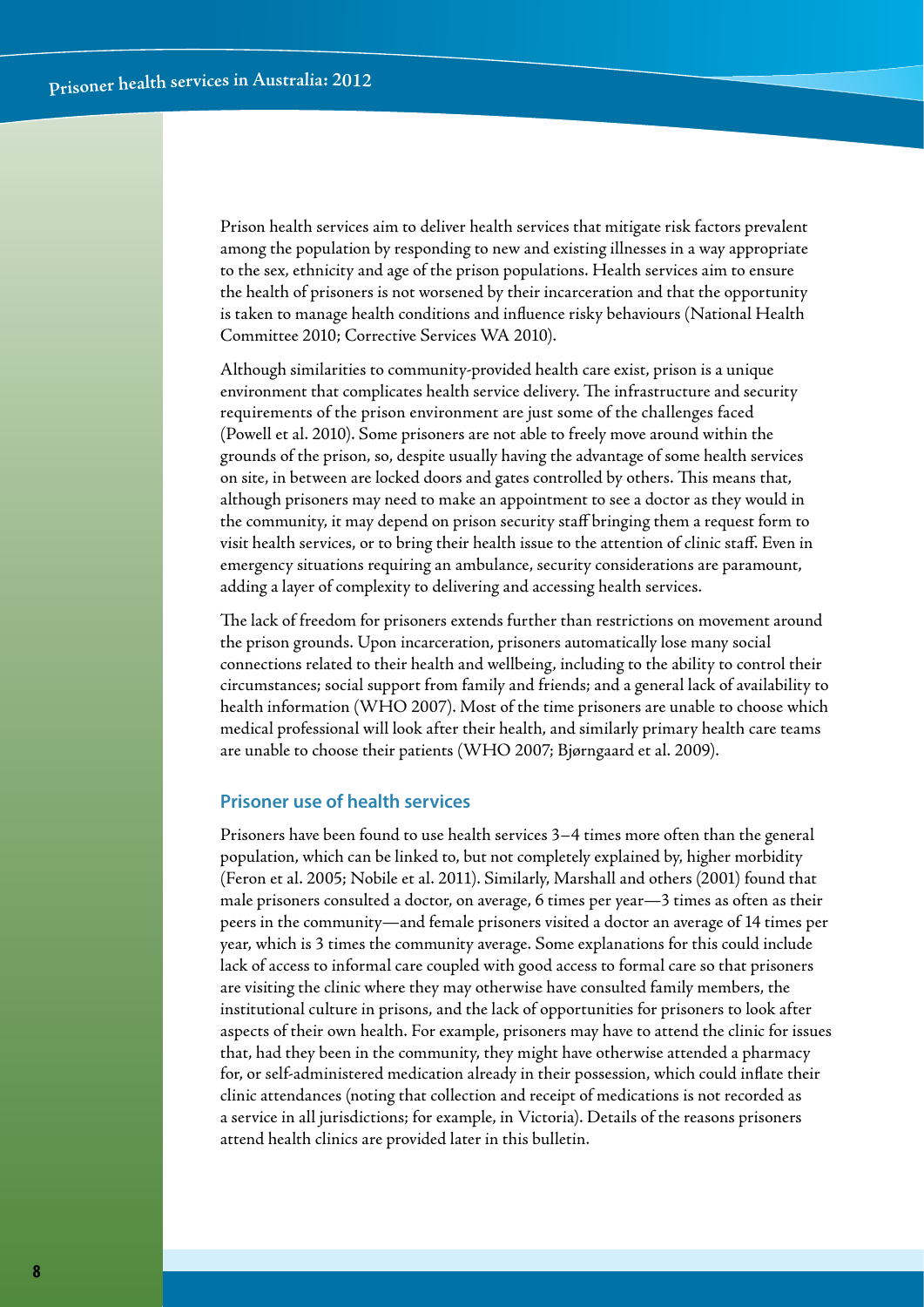# **Results from the 2012 NPHDC**

This section expands upon findings from the NPHDC, conducted in May 2012, which captured data from prisoners in all jurisdictions except Western Australia. As noted earlier in this bulletin, the provision of health services to prisoners in Australia is complex, given the variations in governance and funding arrangements within and among jurisdictions. Although the NPHDC aims to capture information on all health services provided to prisoners in the prison clinic, these complexities make it difficult to cover all aspects of this service delivery. Therefore, for some jurisdictions in particular, data from the NPHDC is an incomplete picture of health service provision to prisoners. Further to this: some health services may be provided within the prison grounds, but not at the prison clinic; the health professional may not be employed by the relevant health department; and for some types of services, the prisoner will have to transfer outside prison grounds. The NPHDC included data relating to:

- • 794 prison entrants received at prison during the 2-week data collection period
- • 387 dischargees released from prison during the same period
- • 4,058 prisoners who visited the prison clinic during the 2 weeks
- • every prescribed medication administered on 1 day of the data collection period—21,766 medications.

Information from prison entrants and dischargees was self-reported; however, attendance at the prison clinic and medication use was reported by the service provider. Some administrative data relating to the operations of the prison clinic (such as the number of hospital transfers) were provided by nursing unit managers in each prison. The full report on 2013 NPHDC results (*The health of Australia's prisoners 2012*) can be accessed online at <www.aihw.gov.au/prisoner-health-publications/> (AIHW 2013).

## **Visits to the prison clinic**

During the 2-week data collection period, more than 4,000 prisoners in custody visited a prison clinic. As a proportion of all prisoners in custody on 30 June 2012, this equates to 26% of males and 38% of females. These prisoners made a total of 6,941 visits to a prison clinic. Spread over the 14 days of the data collection period, this equates to 496 visits to prison clinics per day, or about 11–12 visits to each of the 44 prison clinics each day. These clinic data exclude New South Wales services because they did not provide complete clinic data, and exclude Western Australia, and Mt Gambier Prison in SA because they did not participate in the 2012 data collection.

More than 9,000 problems were managed at the prison clinic during the data collection period. The most common problem managed was related to medication/vaccination (other than the administration of routine medications), representing around 1 in 5 (21%) problems managed and almost 1 in 10 prisoners (9%). General health assessments (14%), pathology (8%), psychological/mental health (7%), diabetes (6%) and drug and alcohol use (5%) were also among the most commonly managed problems (Table 2). The data collection coincided with the time of year where flu vaccinations are generally administered in prisons, which may have skewed data for the 'medication/vaccination' category. The same category may include some over-the-counter medications not freely available in the prison system.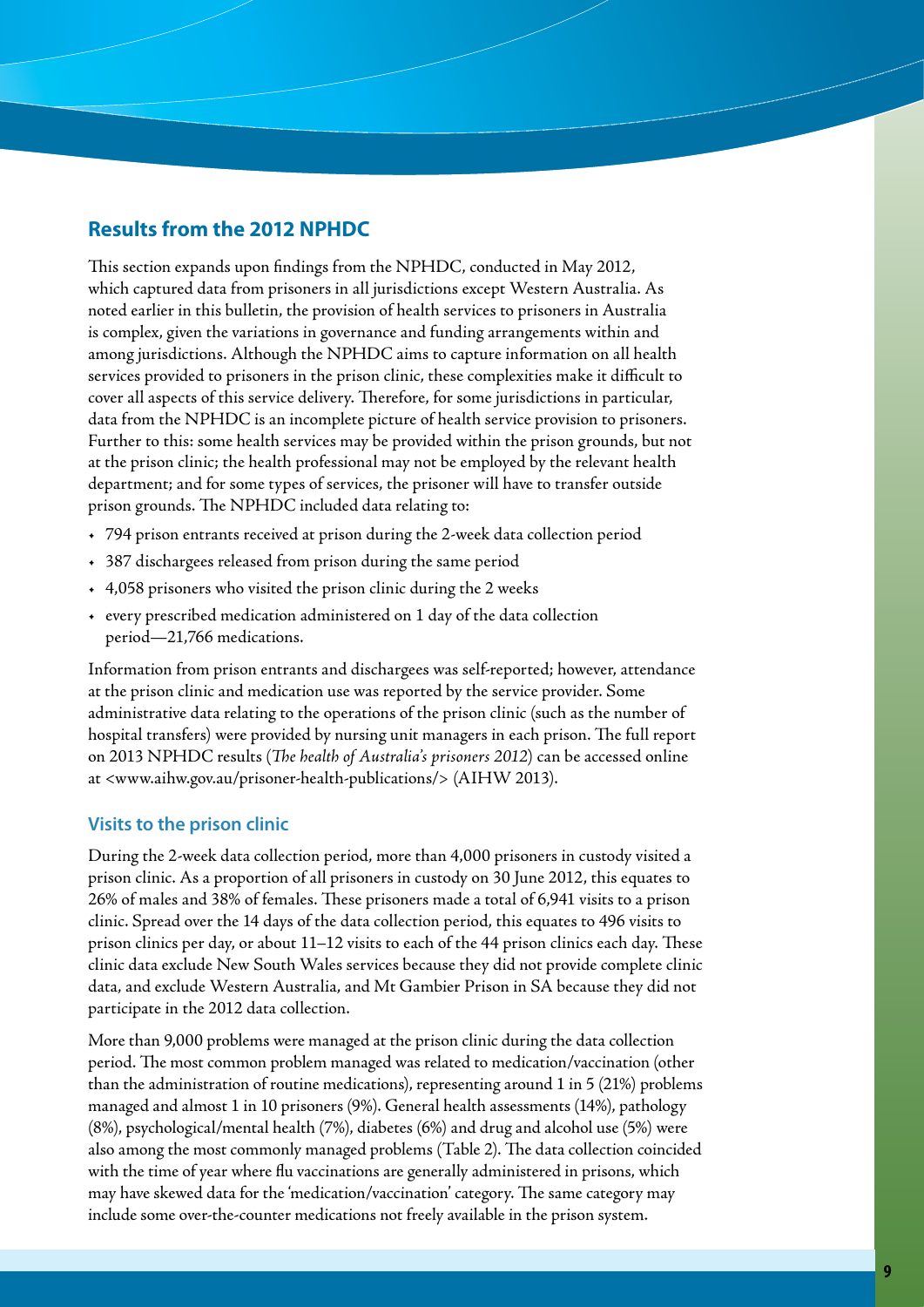The most commonly managed problems in the clinic may include some problems that require multiple clinic visits by the same prisoners. These problems may represent a high proportion of problems managed at the clinic, but a smaller proportion of prisoners. For example, despite diabetes being among the most commonly managed problems, only 1% of prisoners in custody visited the clinic for that reason. This may be because diabetes was a problem for which prisoners tended to make multiple visits during the data collection period.

| <b>Problem managed</b>                       | <b>Number of</b><br>problems managed | Percentage of<br>problems managed | <b>Number of prisoners</b>     | Percentage of<br>prisoners in custody |
|----------------------------------------------|--------------------------------------|-----------------------------------|--------------------------------|---------------------------------------|
| Medication/vaccination                       | 1,906                                | 21                                | 1,319                          | 9                                     |
| General health assessment                    | 1,228                                | 14                                | 968                            | $\overline{7}$                        |
| Pathology                                    | 748                                  | 8                                 | 682                            | 5                                     |
| Psychological/mental health                  | 632                                  | $\overline{7}$                    | 501                            | 3                                     |
| <b>Diabetes</b>                              | 562                                  | 6                                 | 217                            | $\mathbf{1}$                          |
| Drug and alcohol use                         | 448                                  | 5                                 | 315                            | $\overline{2}$                        |
| <b>Wound care</b>                            | 447                                  | 5                                 | 283                            | $\overline{2}$                        |
| Skin condition                               | 429                                  | 5                                 | 368                            | 3                                     |
| Musculoskeletal injury                       | 389                                  | 4                                 | 345                            | $\overline{2}$                        |
| Dental                                       | 382                                  | 4                                 | 352                            | $\overline{2}$                        |
| Cardiovascular disease                       | 242                                  | 3                                 | 190                            | 1                                     |
| Musculoskeletal condition                    | 231                                  | 3                                 | 218                            | $\overline{2}$                        |
| Communicable disease                         | 218                                  | 2                                 | 199                            | 1                                     |
| <b>Other</b>                                 | 173                                  | 2                                 | 166                            | 1                                     |
| Respiratory condition                        | 169                                  | 2                                 | 143                            | $\mathbf{1}$                          |
| Sensory (including ear and eye<br>condition) | 166                                  | 2                                 | 149                            | 1                                     |
| Digestive condition                          | 139                                  | 2                                 | 128                            | 1                                     |
| Asthma                                       | 97                                   | 1                                 | 88                             | 1                                     |
| Neurological                                 | 94                                   | 1                                 | 83                             | $\mathbf{1}$                          |
| Women's health                               | 72                                   | 1                                 | 52                             | <1                                    |
| Quitting smoking                             | 55                                   | 1                                 | 49                             | <1                                    |
| <b>Arthritis</b>                             | 51                                   | 1                                 | 48                             | <1                                    |
| Pain management                              | 32                                   | <1                                | 29                             | <1                                    |
| Advice and education                         | 20                                   | <1                                | 20                             | <1                                    |
| Malignancy                                   | 14                                   | <1                                | 14                             | <1                                    |
| <b>Total</b>                                 | 9,027                                | 100                               | 14,089 prisoners<br>in custody | 100                                   |

#### **Table 2: Problems managed in prison clinics during the data collection period, 2012**

*Notes*

1. Excludes Western Australia, as they did not participate in the 2012 NPHDC.

2. Excludes New South Wales as they did not provide complete clinic data.

3. Excludes Townsville Correctional Centre, as they did not provide complete Clinic and Medication data.

4. Totals include 83 instances where the problem managed was unknown.

5. Excludes visits to the prison clinic during the data collection period for routine provision of medication.

*Source:* Clinic form, 2012 NPHDC.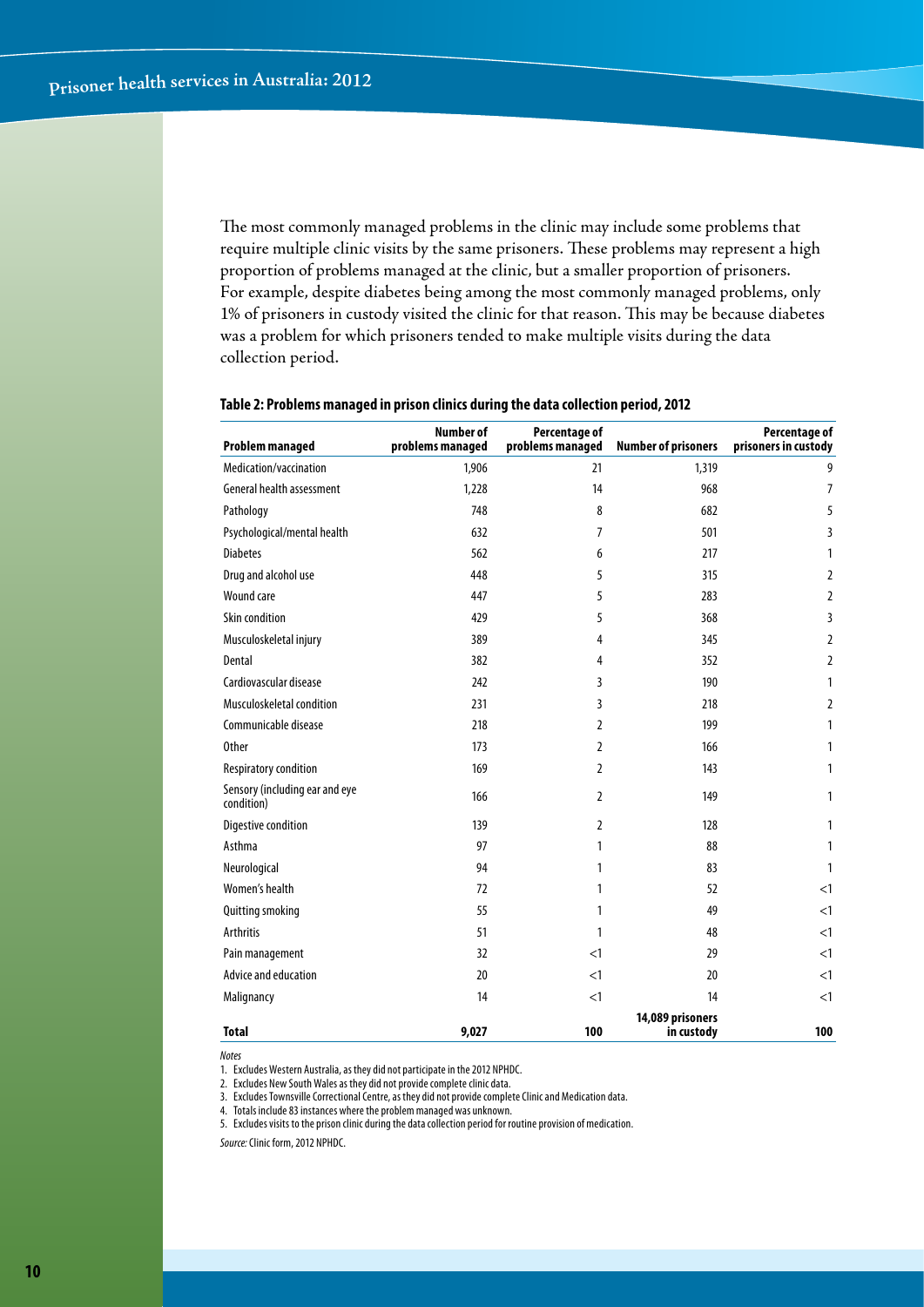The service received at each clinic visit was recorded. Services included assessment, advice and education, treatment and referral. Treatment was provided at about 2 out of 5 (40%) clinic visits, making it the most common reason for a clinic visit. Assessments were performed at just under one-third (29%) of visits and advice and education was provided at around 1 in 5 (21%) visits. Referrals were provided at 7% of visits.

The range of health professionals working in prison clinics varied among prisons and among jurisdictions. Reflecting the predominant nurse-led care model, in more than two-thirds (69%) of clinic visits, the health professional consulted was a nurse. A general practitioner (GP) was consulted in 1 in 5 visits (20%).

Consistent with this, nurses were consulted the most of all health professionals for the most common health conditions (Table 3). Nurses handled about 9 out of 10 diabetes cases (88%) and medication and vaccination (86%), as well as over two-thirds of general health assessments (70%) and over half of all alcohol and drug use cases (57%). Consults for psychological conditions were managed by nurses (42%), GPs (23%), mental health nurses (17%) and psychiatrists (13%).

|                          | <b>General health</b><br>assessment | <b>Diabetes</b> | Psychological/<br>mental health | <b>Pathology</b> | <b>Alcohol or</b><br>drug use | Medicine/<br>vaccination |
|--------------------------|-------------------------------------|-----------------|---------------------------------|------------------|-------------------------------|--------------------------|
|                          |                                     |                 | <b>Number</b>                   |                  |                               |                          |
| Nurse                    | 1,052                               | 603             | 348                             | 684              | 354                           | 1,821                    |
| Medical practitioner/GP  | 399                                 | 63              | 187                             | 135              | 192                           | 205                      |
| Mental health nurse/team | 27                                  | 1               | 140                             | 1                | 4                             | 19                       |
| Psychiatrist             | 1                                   | 3               | 106                             | 4                | 6                             | 16                       |
| Alcohol and drug worker  |                                     |                 | 1                               |                  | 35                            | 3                        |
| Psychologist             |                                     |                 | 23                              |                  |                               |                          |
| Aboriginal health worker | 9                                   |                 | 4                               | 1                |                               |                          |
| <b>Other</b>             | 6                                   |                 | 1                               | 14               | 20                            | 12                       |
| <b>Total</b>             | 1,513                               | 683             | 819                             | 855              | 616                           | 2,115                    |
|                          |                                     |                 | %                               |                  |                               |                          |
| <b>Nurse</b>             | 70                                  | 88              | 42                              | 80               | 57                            | 86                       |
| Medical practitioner/GP  | 26                                  | 9               | 23                              | 16               | 31                            | 10                       |
| Mental health nurse/team | $\overline{2}$                      | $<$ 1           | 17                              | $<$ 1            | 1                             | 1                        |
| Psychiatrist             | <1                                  | $<$ 1           | 13                              | $<$ 1            |                               |                          |
| Alcohol and drug worker  | 0                                   | $\mathbf{0}$    | <1                              | 0                | 6                             | 6                        |
| Psychologist             | $\theta$                            | $\mathbf{0}$    | 3                               | 0                | 0                             | $<$ 1                    |
| Aboriginal health worker | $<$ 1                               | $<$ 1           | $<$ 1                           | $<$ 1            | 0                             | $<$ 1                    |
| <b>Other</b>             | <1                                  | $\mathbf{0}$    | $<$ 1                           | $\overline{2}$   | 3                             | $<$ 1                    |
| <b>Total</b>             | 100                                 | 100             | 100                             | 100              | 100                           | 100                      |

#### **Table 3: Health professional consulted at prison clinic visits, selected problems managed, 2012**

*Notes*

1. Excludes Western Australia, as they did not participate in the 2012 NPHDC.

2. Excludes Townsville Correctional Centre, as they did not provide complete Clinic and Medication data.

3. Totals include unknown health professionals.

4. Total for each health condition will not equal total 'problem managed' because more than 1 health professional could be consulted.

*Source:* Clinic form, 2012 NPHDC.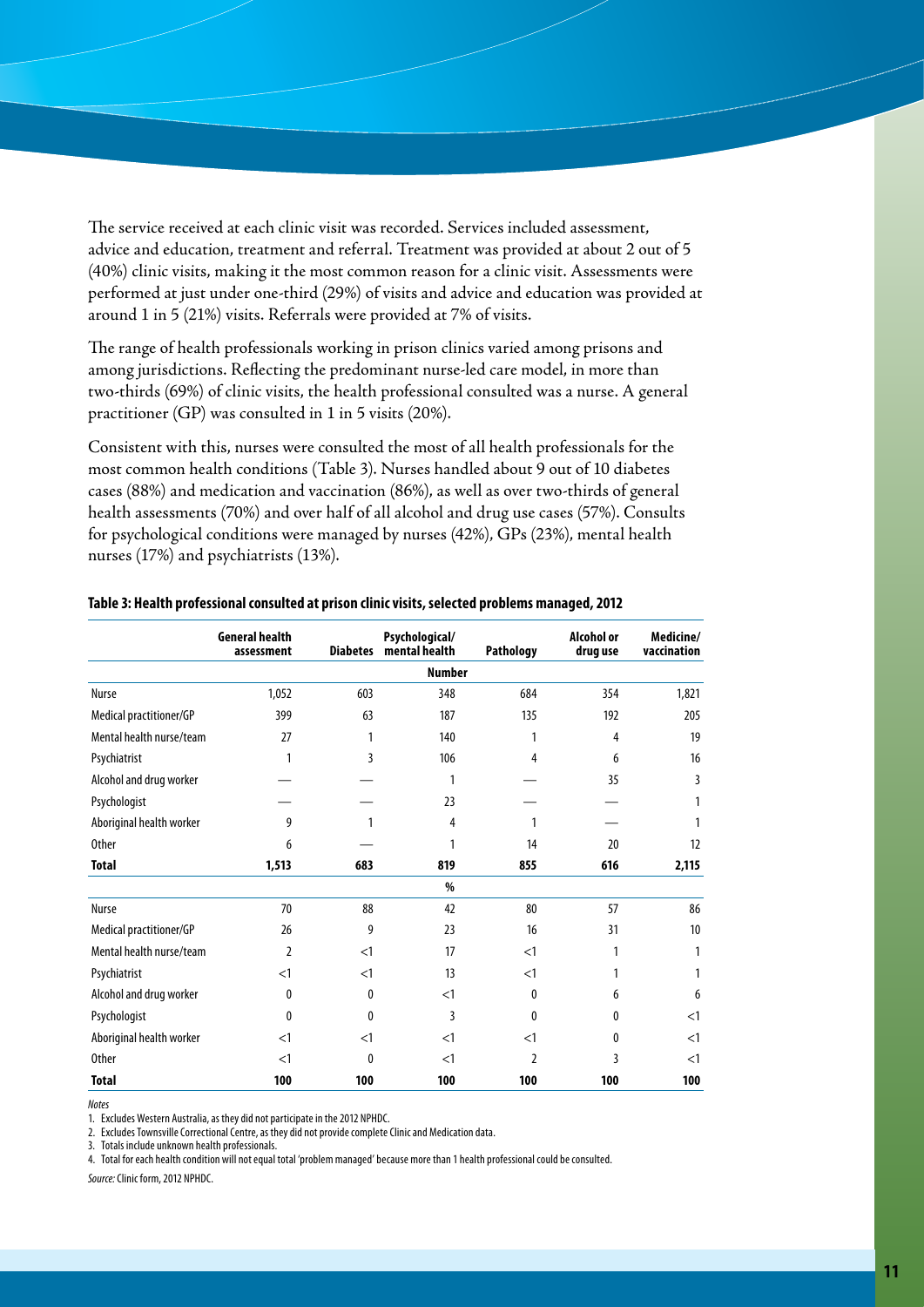Table 4 examines the most commonly managed problems and whether a nurse or GP was consulted. Both medical practitioners and nurses deal with a wide variety of health conditions (Table 4). GPs were the most likely to consult about 'other' conditions that did not fit in existing categories (31%) and for general health assessments (16%). Nurses were most likely to deal with medication and vaccinations (25%), 'other' conditions (16%) and general health assessments (15%). Nurses also dealt with more cases of diabetes (8%), wound care (6%) and pathology (9%).

|                             | <b>Nurse</b>  |     | <b>Medical practitioner</b> |                |
|-----------------------------|---------------|-----|-----------------------------|----------------|
|                             | <b>Number</b> | %   | <b>Number</b>               | %              |
| Medicine/vaccination        | 1,821         | 25  | 205                         | 8              |
| General health assessment   | 1,052         | 15  | 399                         | 16             |
| Pathology                   | 684           | 9   | 135                         | 6              |
| <b>Diabetes</b>             | 603           | 8   | 63                          | 3              |
| Wound care                  | 429           | 6   | 55                          | 2              |
| Alcohol or drug use         | 354           | 5   | 192                         | 8              |
| Psychological/mental health | 348           | 5   | 187                         | 8              |
| Skin condition              | 250           | 3   | 198                         | 8              |
| Musculoskeletal injury      | 234           | 3   | 173                         | 7              |
| Dental                      | 178           | 2   | 40                          | $\overline{2}$ |
| Smoking                     | 47            | 1   | 4                           | $\mathbf{0}$   |
| Advice                      | 21            | 0   | 1                           | $\mathbf{0}$   |
| Pain                        | 18            | 0   | 11                          | $\mathbf{0}$   |
| Unknown                     | 47            | 1   | 16                          |                |
| All                         | 7,234         | 100 | 2,436                       | 100            |

#### **Table 4: Selected problems managed at prison clinic visits, by consultation with a nurse or medical practitioner, 2012**

*Notes*

1. Excludes Western Australia, as they did not participate in the 2012 NPHDC.

2. Excludes Townsville Correctional Centre, as they did not provide complete Clinic and Medication data.

3. Totals will not sum due to the exclusion of additional 'problem managed' categories. See Table 2 for the full list of problems.

*Source:* Clinic form, 2012 NPHDC.

# **Medication prescribed in prison**

On 1 day of the data collection period, every prescribed medication administered by the prison clinic was recorded, along with the demographic details of the prisoners taking the medication.

On that day, almost 22,000 prescribed medications were administered to about 9,000 prisoners (Table 5). This equates to around 4 out of 10 (37%) prisoners in custody, and females were more likely than males to be taking medication (55% and 37%, respectively). Antidepressants and mood stabilisers were the most common medication (16%), followed by analgesics (12%) and antipsychotics (9%).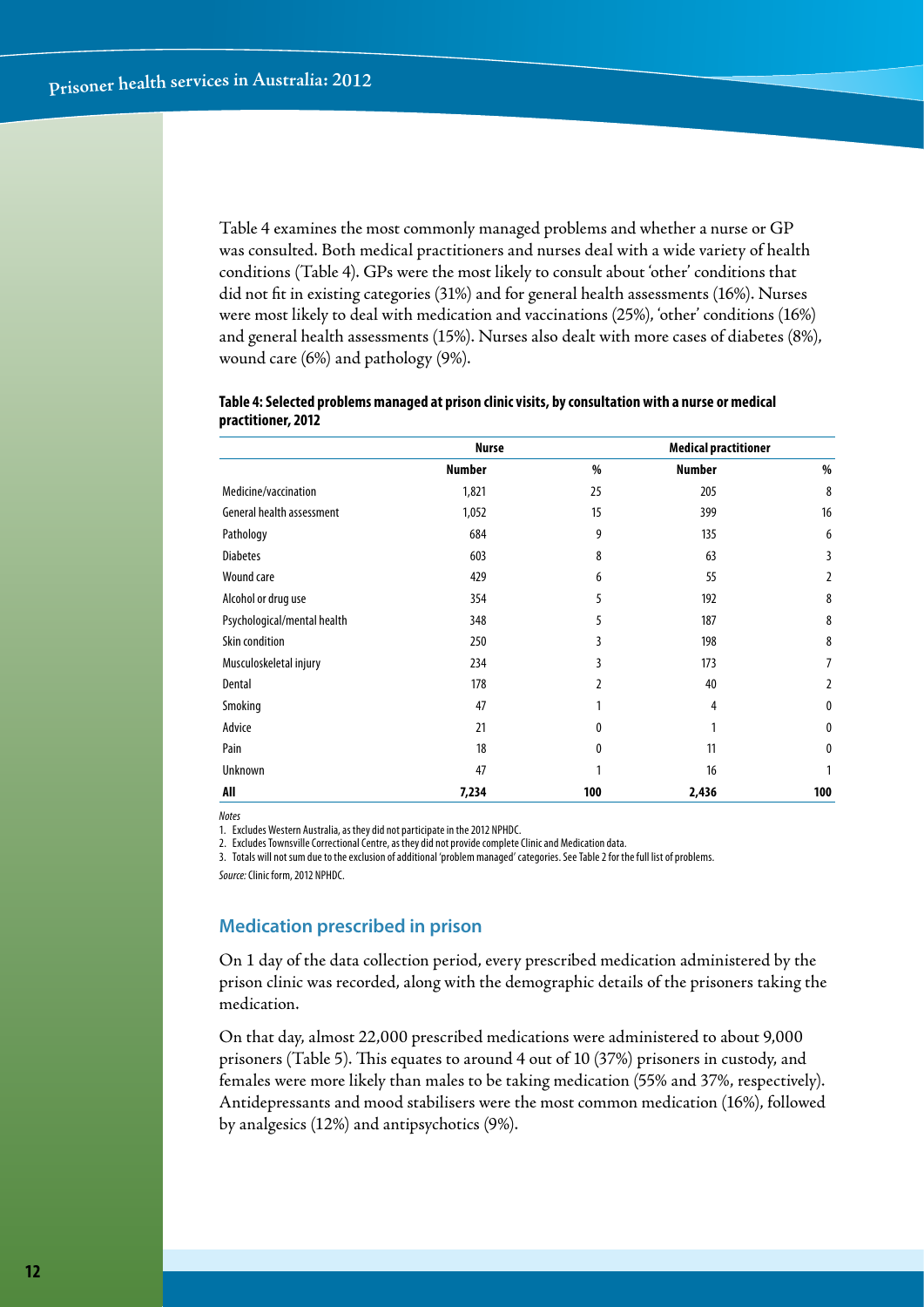| Table 5: Prisoners in custody taking prescribed medication, by sex, 2012 |  |  |  |
|--------------------------------------------------------------------------|--|--|--|
|--------------------------------------------------------------------------|--|--|--|

|                                                          | Male   | Female | Total  |
|----------------------------------------------------------|--------|--------|--------|
| Number of prisoners taking prescribed medication         | 8,004  | 888    | 9,027  |
| Number of prescribed medications                         | 18,672 | 2.733  | 21,766 |
| Number of prisoners in custody on 30 June 2012           | 21,865 | 1.609  | 24,272 |
| Proportion of prisoners taking prescribed medication (%) | 37     | 55     | 37     |

*Notes*

1. Excludes Western Australia, as they did not participate in the 2012 NPHDC.

2. Excludes Townsville Correctional Centre, as they did not provide complete Clinic and Medication data.

3. Totals include 135 prisoners and 361 medication records where the sex of the prisoner was unknown.

4. The total numbers of male and female prisoners in custody are subject to rounding and randomisation and will therefore not sum to the total.

*Source:* Medication form, 2012 NPHDC.

The medications taken by prisoners varied with age as in the community. Prisoners aged over 45 were more likely than younger prisoners to be prescribed anti-hypertensives (19%), cholesterol-lowering drugs (14%) and drugs used in diabetes (7%). This is consistent with the associated health conditions more prominent among older people in the general population.

Non-Indigenous prisoners were more likely than Indigenous prisoners to be taking antidepressants (15% compared with 11%). Indigenous prisoners were slightly more likely to take anti-hypertensives (7% compared with 5%) and drugs used in diabetes (4% and 2%) when compared with non-Indigenous prisoners.

#### **Medical appointments outside prison**

Most primary health care services provided to prisoners occur within the prison clinic; however, some health conditions or specialised services require transfers to hospitals in the community. These transfers may be acute (emergency) or non-acute (planned). In 2012, there were 208 acute transfers and 359 non-acute transfers to hospitals during the 2-week data collection period.

Prison dischargees were asked if they visited a hospital emergency department during their time in prison. Just over 1 in 10 (12%), or 47, dischargees reported visiting the emergency department of a hospital during their time in prison. See the 'Introduction' for limitations of the dischargee data set.

Dischargees were also asked if they had a medical appointment outside prison during their incarceration. About one-fifth (22%) reported that they did have an appointment, including a similar proportion of males (22%) and females (21%), and Indigenous (21%) and non-Indigenous (23%) prisoners. Older prisoners were more likely than younger prisoners to go to an appointment outside prison. Just under half (46%) of prisoners aged 45 and over attended an appointment, compared with just 15% of those aged 18–24. This may reflect the more complex health concerns associated with age, length of time spent in prison and the service delivery model (the organisation of services between prison and the community).

The longer the duration that the dischargee had been in prison, the more likely it was that they attended any health service outside prison. Although 14% of those who had been in prison from 1 month to 6 months attended an appointment outside prison or attended hospital, about half (49%) of those who had been in prison from 1 to 2 years had done so.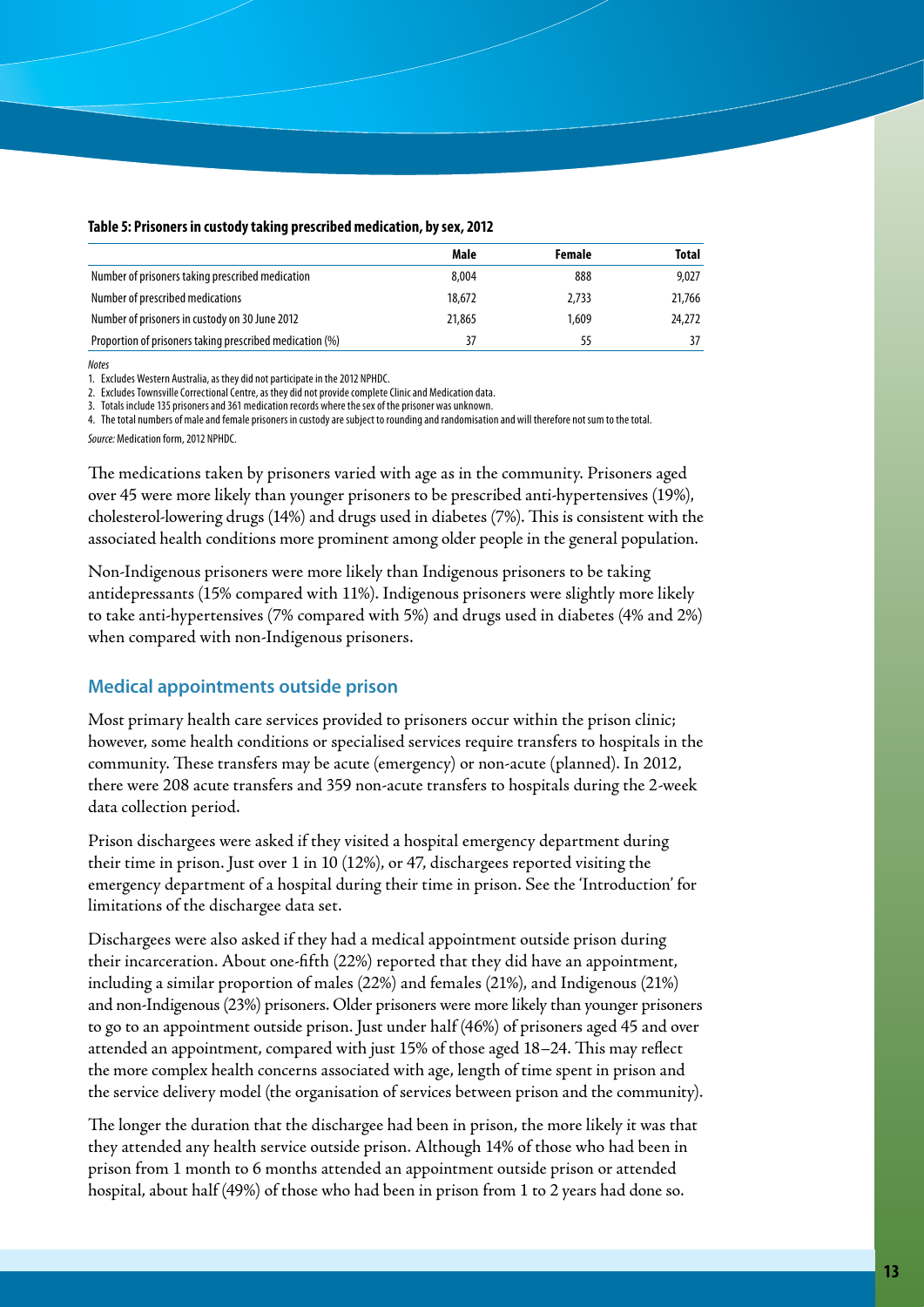This figure increased to about 4 out of 5 dischargees (82%) for those who had been imprisoned for 5 or more years. The overall number of dischargees in the collection was too low to further analyse the link between length of custody and attendance at health services outside prison. However, this could reflect the availability of health services in prison, and/or the chronic and complex health needs of the prisoners. This may also be a result of public waiting lists, because, in most jurisdictions, prisoners access public health services via the public waiting list. Just as for community members, the length of time a prisoner waits to be allocated an appointment for a public health services is based on their clinical need and the availability of services. Prisoners serving short sentences referred to public waiting lists who do not require immediate access to care are less likely to have 'moved up' the list in time to access services before their release from prison. It is hoped that in future data collections these issues may be able to be further investigated.

#### **Referrals for further medical care**

In all jurisdictions, prisoners entering prison receive a health assessment to identify their health needs. Following this, prison clinic health staff may refer prisoners on to further appointments with other health professionals, either within the prison or externally. About 2 in 5 (41%) prison dischargees reported that, following their reception health assessment, they were referred for a further appointment (Table 6). Females were slightly more likely than males to receive a referral at reception to prison (44% compared with 40%), while dischargees aged 25–34 and Indigenous dischargees were more likely to be referred (both 46%). Young dischargees aged 18–24 were the least likely to receive a referral (30%).

|                   | Referred for a further<br>appointment |    | Was not referred for a<br>further appointment |    | Unknown/did not<br>receive a health | assessment |     | <b>Total</b> |
|-------------------|---------------------------------------|----|-----------------------------------------------|----|-------------------------------------|------------|-----|--------------|
|                   | No.                                   | %  | No.                                           | %  | No.                                 | %          | No. | %            |
| Sex               |                                       |    |                                               |    |                                     |            |     |              |
| Male              | 131                                   | 40 | 166                                           | 51 | 29                                  | 9          | 326 | 100          |
| Female            | 27                                    | 44 | 28                                            | 46 | 6                                   | 10         | 61  | 100          |
| Age group (years) |                                       |    |                                               |    |                                     |            |     |              |
| $18 - 24$         | 25                                    | 30 | 51                                            | 61 | 8                                   | 10         | 84  | 100          |
| $25 - 34$         | 68                                    | 46 | 66                                            | 45 | 14                                  | 9          | 148 | 100          |
| $35 - 44$         | 38                                    | 42 | 44                                            | 48 | 9                                   | 10         | 91  | 100          |
| $45+$             | 25                                    | 42 | 30                                            | 51 | 4                                   | 7          | 59  | 100          |
| Indigenous status |                                       |    |                                               |    |                                     |            |     |              |
| Indigenous        | 56                                    | 46 | 57                                            | 47 | 8                                   | 7          | 121 | 100          |
| Non-Indigenous    | 101                                   | 39 | 132                                           | 51 | 27                                  | 10         | 260 | 100          |
| Total             | 158                                   | 41 | 194                                           | 50 | 35                                  | 9          | 387 | 100          |

#### **Table 6: Prison dischargees, received a referral, by sex, age and Indigenous status, 2012**

*Notes*

1. Excludes Western Australia, as they did not participate in the 2012 NPHDC.

2. Percentages do not sum to 100, due to unknown demographic information.

*Source:* Discharge form, 2012 NPHDC.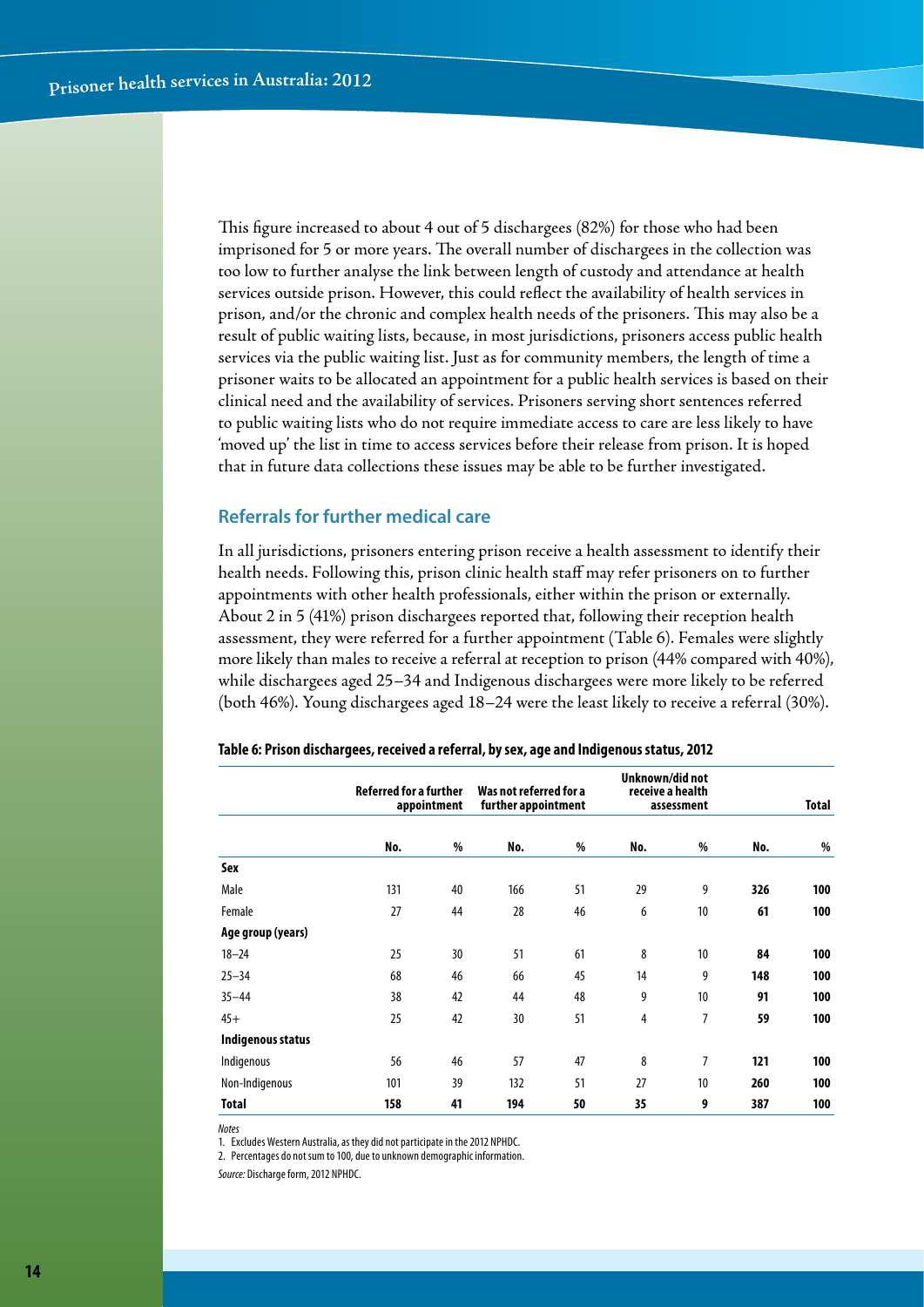## **Treatment and diagnosis of health conditions in prison**

The majority of prison dischargees who were diagnosed with the health conditions outlined in Table 7 were offered treatment while in prison. Health care for prisoners is provided as clinically appropriate. Notably, 91% of dischargees diagnosed with a mental health condition in prison were offered treatment, and all of the dischargees who reported being diagnosed with a respiratory condition in prison were offered treatment (Table 7).

Dischargees diagnosed with skin conditions, respiratory conditions and mental health conditions were commonly prescribed medication for treatment (86%, 80% and 73%, respectively). Not all health conditions require medication as part of a treatment plan. This should be considered when interpreting the data.

| Table 7: Prison dischargees, offered treatment or prescribed medication for selected health conditions in |  |
|-----------------------------------------------------------------------------------------------------------|--|
| prison, 2012                                                                                              |  |

| <b>Health condition</b>                   | Number diagnosed in<br>prison | <b>Percentage offered</b><br>treatment | Percentage prescribed<br>medication |
|-------------------------------------------|-------------------------------|----------------------------------------|-------------------------------------|
| Dental issues                             | 68                            | 87                                     | 43                                  |
| Musculoskeletal injury                    | 31                            | 87                                     | 71                                  |
| Skin condition                            | 28                            | 89                                     | 86                                  |
| Psychological/mental health               | 22                            | 91                                     | 73                                  |
| Drug and alcohol issue                    | 17                            | 76                                     | 47                                  |
| Sensory (including ear and eye condition) | 15                            | 87                                     | 67                                  |
| Respiratory condition                     | 10                            | 100                                    | 80                                  |
| <b>Total</b>                              | 260                           |                                        |                                     |

*Note:* Excludes Western Australia, as they did not participate in the 2012 NPHDC. *Source:* Discharge form, 2012 NPHDC.

# **Health professionals available at prison clinics**

The number of health care staff in a prison depends on factors such as whether the prison:

- • is a reception centre—which generally include health assessments and therefore require more staff
- • incarcerates females—which generally requires catering for a greater range and volume of medical needs
- • requires drug and alcohol detoxification services
- has a rate of trauma and emergency incidents that may necessitate ongoing staffing
- • has residential general health or mental health services—which require more intensive and ongoing staffing
- • has services routinely provided in prison as opposed to through community services.

The time available to access prisoners, and the size and layout of the prison, may also have an impact upon service delivery and staffing numbers.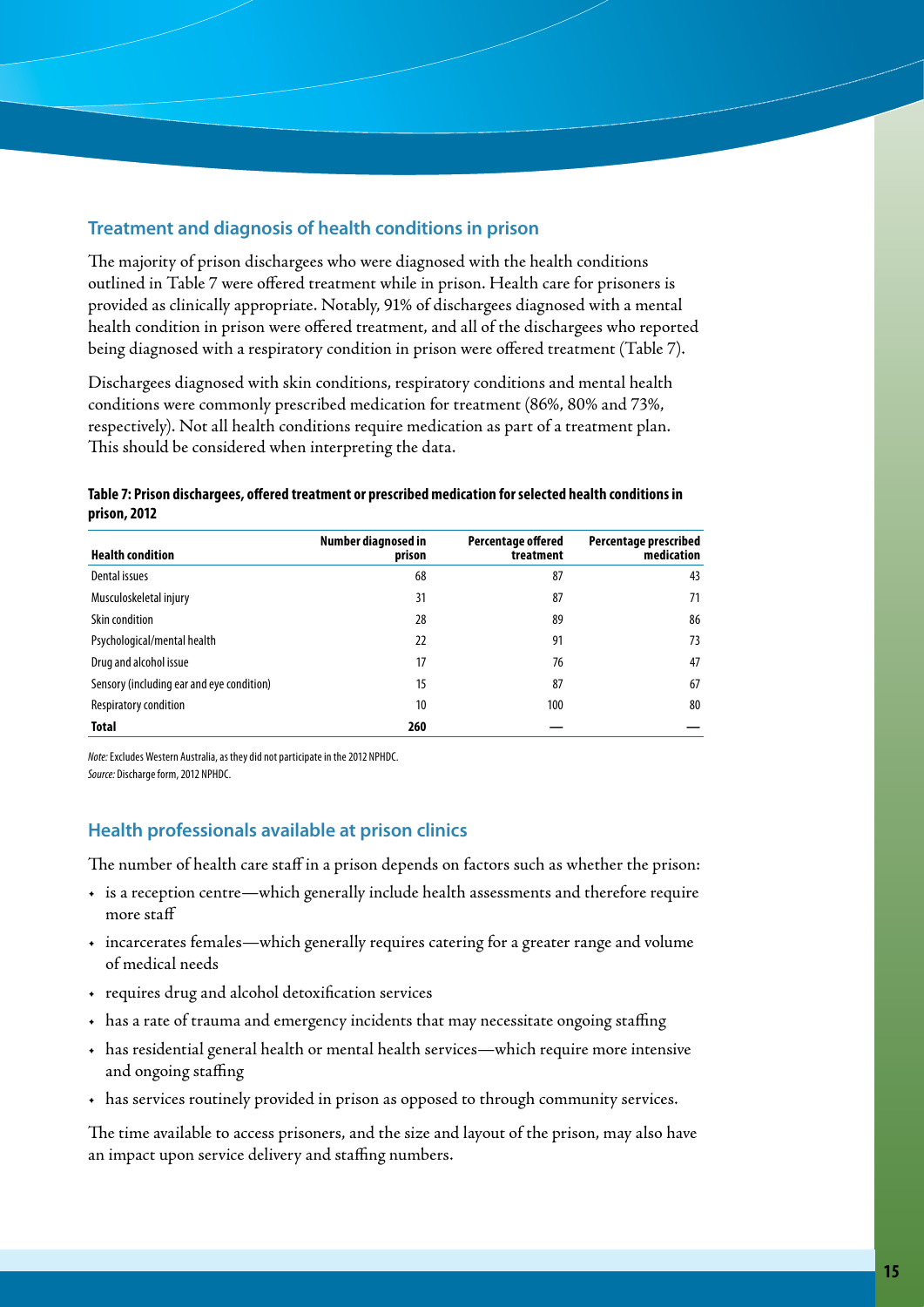The number of full-time equivalent (FTE) health care staff also depends on the types of services offered within the prison system. In Victoria, for example, secondary and tertiary care and mental health services are offered outside of the prison clinic. Therefore, information about staffing for these services was not provided by Victoria as part of the data collection. As a result, staffing of prisoner health services in Victoria is under-represented.

Reporting on full-time staffing in prisons can be problematic for jurisdictions where there are complex governance arrangements in place for health staff (see 'Introduction' for details). For example, in some jurisdictions, contracted services are administrated according to the provision of particular health services, rather than providing particular staffing arrangements within the prison itself. For this reason, the available information on staffing of prison clinics may not accurately reflect total health staffing provided in the prison.

In 2012, there were 4.4 professionals per 100 prisoners across Australia (Table 8). Registered and enrolled nurses made up the majority of staff in prisons (4.0 FTE staff per 100 prisoners). Doctors and psychiatrists were the next most common employees. Data from Victoria are not available due to the way in which health services are contracted/ purchased, and Western Australia did not participate in the 2012 data collection.

|                             | <b>NSW</b> | Vic  | Qld  | WA   | SA   | Tas  | <b>ACT</b> | ΝT   | <b>Total</b> |
|-----------------------------|------------|------|------|------|------|------|------------|------|--------------|
| <b>Medical practitioner</b> | 0.13       | n.a. | 0.13 | n.a. | 0.24 | 0.41 | 0.74       | 0.21 | 0.15         |
| Registered nurse            | 3.91       | n.a. | 3.35 | n.a. | 3.90 | 6.29 | 3.69       | 1.21 | 3.61         |
| <b>Enrolled nurse</b>       | 0.51       | n.a. | 0.07 | n.a. | 1.01 |      | —          | 0.07 | 0.39         |
| Psychiatrist                | 0.19       | n.a. |      | n.a. |      |      | 0.37       | 0.07 | 0.10         |
| Dentist                     | 0.05       | n.a. |      | n.a. |      |      |            |      | 0.03         |
| Aboriginal health<br>worker | 0.07       | n.a. | 0.02 | n.a. |      |      |            |      | 0.04         |
| Psychologist                | 0.03       | n.a. |      | n.a. |      |      | 0.37       |      | 0.02         |
| Nurse practitioner          | 0.02       | n.a. |      | n.a. |      |      |            |      | 0.01         |
| <b>Other</b>                | 0.22       | n.a. | 0.04 | n.a. | 0.05 | 0.61 | 0.74       |      | 0.15         |
| <b>Total</b>                | 4.94       | n.a. | 3.60 | n.a. | 5.15 | 7.30 | 5.90       | 1.57 | 4.41         |

#### **Table 8: Prison clinics, full-time equivalent staffing per 100 prisoners, states and territories, 2012**

*n.a. not available*

*Notes*

1. Excludes Western Australia, as they did not participate in the 2012 NPHDC.

2. Excludes Victoria due to unavailable data.

3. Not all health professionals are classified as full-time equivalent staffing at the prisons. For some jurisdictions, it may appear that some health professionals are not provided, but different funding models and service delivery modes may mean that this is not the case. Further explanation is provided in the next section, 'Health services information not previously available'.

Prison health services may receive visits from Aboriginal health services or have Indigenous health workers as members of their clinic staff to provide culturally appropriate care. Aboriginal Community Controlled Health Organisations (ACCHOs) are controlled by, and are accountable to, Indigenous people in the areas in which they operate. It is the aim of an ACCHO to deliver holistic, and comprehensive health care appropriate to the culture within the community that controls it (University of Melbourne 2011). An Aboriginal Medical Service (AMS) is a health service funded principally to provide services to Indigenous individuals. The most common types of health professionals are Aboriginal health workers and GPs.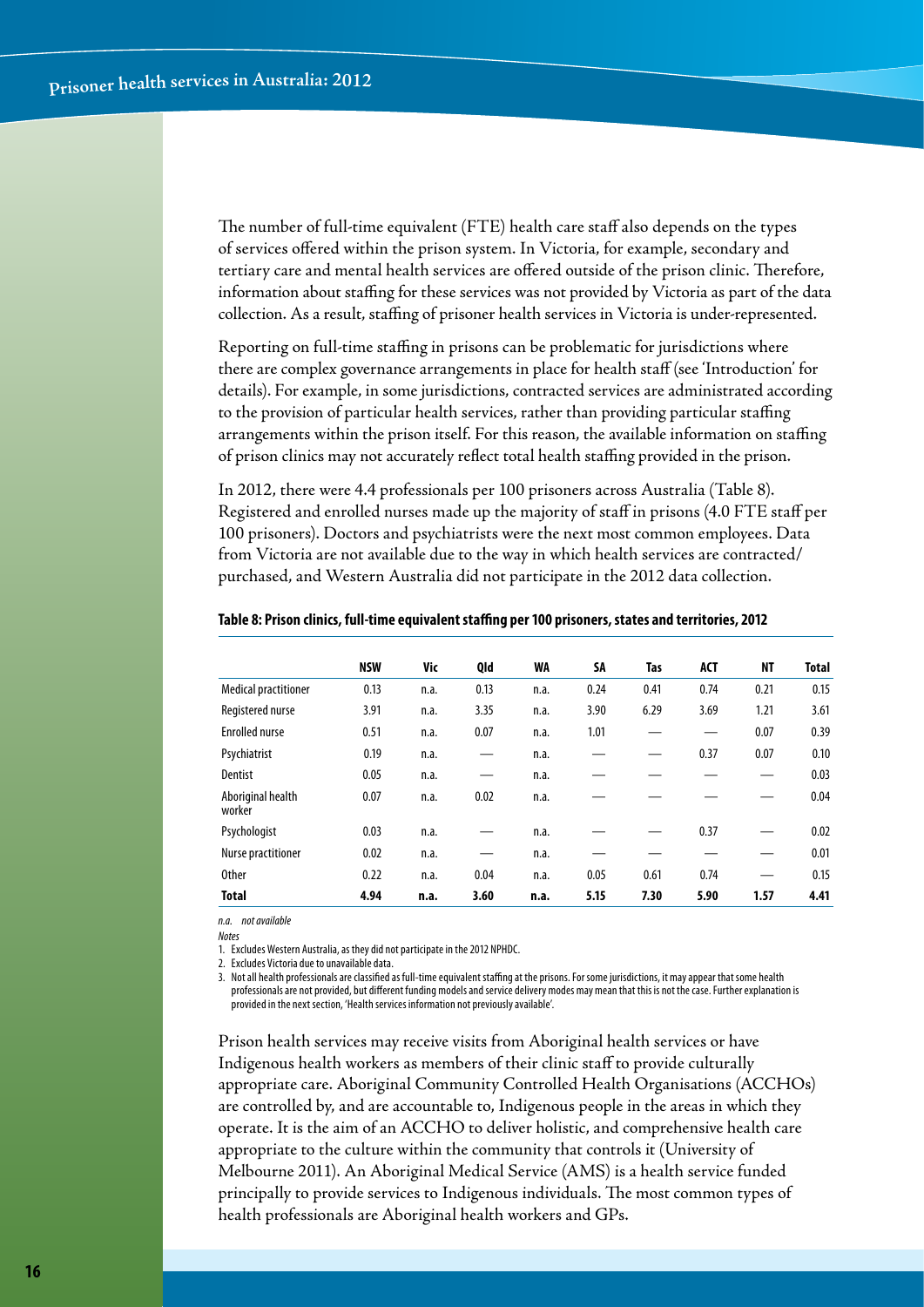Four out of 5 prisons (80%) did not receive any visits from an ACCHO or AMS. Those that did receive visits did not receive them very often—5 of these 14 Australian prisons received them less often than once per month.

ACCHO and AMS visits are one way of providing culturally appropriate health care services to Indigenous people in Australia. Where prisons did not receive visits from these services, arrangements may be in place, such as Aboriginal Health Worker positions, or other Indigenous health professionals being employed.

# **Health services information not previously available**

As discussed in the 'Introduction', the governance structures, funding arrangements and mechanisms for service delivery in Australian prisons are complex and variable, both among and within jurisdictions; all 3 aspects can be provided by entirely different groups, including those employed under the Department of Health, Corrective Services or external contractors in the case of delivery of care. In particular, the delivery of prisoner health services in Victoria is unique. Victoria has a mix of public and privately operated prisons, and health services within these prisons are contracted by either Justice Health (public prisons) or Corrections Victoria (private prisons). However, Justice Health is responsible for clinical governance in both the public and private prisons. This complexity, both within and among jurisdictions, increases the difficulty of presenting a national picture of health services, both from a governance and data perspective.

## **Mental health services**

The provision of mental health services to prisoners involves a particularly complex set of arrangements. For example, mental health services may be delivered by more than one provider simultaneously, for different purposes. In Tasmania, psychologists are contracted through the Correctional Prison Health Service, which is part of Forensic Mental Health in that state. Concurrently, psychologists are also contracted through therapeutic services by the Tasmanian Prison Service. In the Northern Territory, psychologists are provided on site by Corrections and psychiatrists and mental health services are provided on site by Health, while in South Australia, psychiatrists are funded by Forensic Mental Health and delivered by Health. In Victoria, psychiatrists, psychologists and mental health nurses, as well as GPs for some primary mental health services, are provided on site by health service providers contracted to Justice Health.

In Queensland, primary health services and mental health services are provided and funded by Queensland Health. Prison mental health services provide multidisciplinary in-reach services. The prison mental health service in Queensland is a state-wide service encompassing a number of local services located within the relevant Hospital and Health service. Queensland Corrective Services provide and fund psychologist services for assessment and input into risk assessment, and development of management plans to mitigate risk. This provides an opportunity to assess the environmental factors and appropriateness of placement. These complexities and variations among jurisdictions may mean that some mental health services in some jurisdictions are not currently captured in the NPHDC.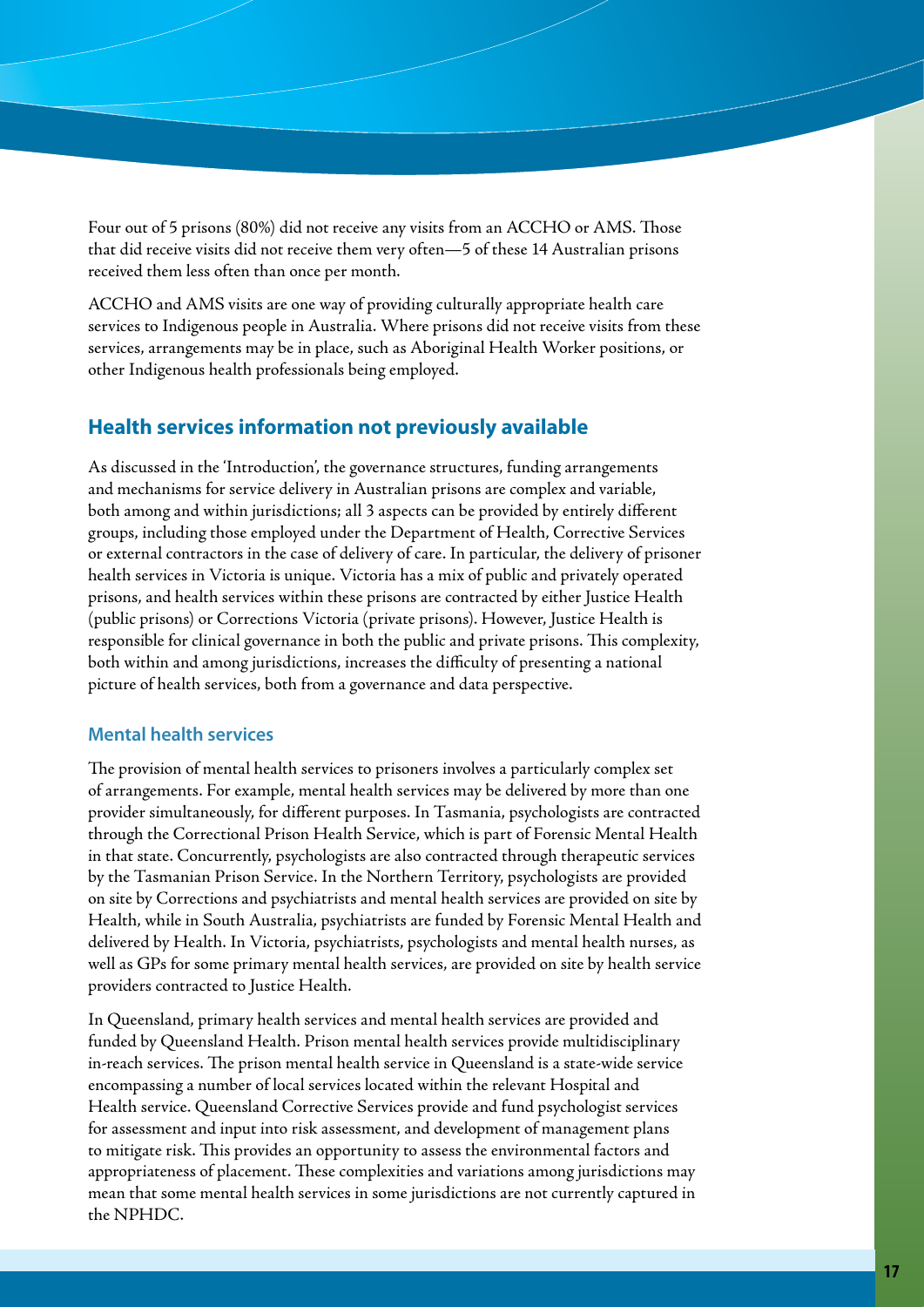#### **Alcohol and other drug (AOD) services**

The provision of AOD services in Australian prisons also varies considerably among jurisdictions. Tasmanian prisons do not have access to alcohol and drug workers. In the ACT, alcohol and drug treatment services are provided by external contractors on site. In Victorian prisons, alcohol and drug treatment, in the form of programs and counselling, is provided on site through external contractors, and opioid substitution therapy programs are available on site at most prison clinics. In the Northern Territory, AOD treatment programs are provided by Corrections as part of their Prisoner Support Services; prison health services are able to refer prisoners to external AOD services provided by other branches of the Department of Health if required and the service is not provided internally. In Queensland, only the female centres offer opioid substation programs. There is no specialist AOD service that is provided into the prisons and work is currently being undertaken to fill this identified gap.

## **Dental services**

Dental services may be provided either in the prison clinic or in the community. In South Australia, general and emergency dental care may be provided in either setting with funding from Health and provided by South Australia Dental Services or through local providers. In Queensland, dental services are provided in prison clinics within each Correctional Centre and are funded through Queensland Health and the associated Hospital and Health Services.

#### **Services accessed in the general community**

The NPHDC asks dischargees whether or not they were transferred temporarily outside the prison to access health services. This bulletin provides extra information regarding the types of health services accessed in the community.

Prisoner health services accessed in the community in the majority of jurisdictions include diagnostic imaging and procedures such as X-ray, pathology services, surgical procedures, and accident and emergency care. Some prisoners in New South Wales can access imaging and pathology collections on site. In Victoria, diagnostic imaging may also be performed within some prisons. In Queensland, pathology, simple surgical procedures and other investigations can be completed within the health centres. X-ray facilities were removed from centres across Queensland based on risks arising from radiation monitoring, maintenance of equipment and sustainability of a service with appropriately qualified staff. Transfers to community health services are required for all radiology, emergency or tertiary care.

Transfers outside prison are resource and time intensive, with Corrections staff required to escort the prisoner and remain with them until their return to prison. The costs and logistical difficulties of this must be balanced against the cost and logistical difficulties of providing the particular health services inside the prison grounds.

Which services are provided in prison and which require transfer to the community differ among jurisdictions. It may depend on the needs of the specific population. For example, in the Northern Territory, there are tuberculosis doctors and nurses to help with the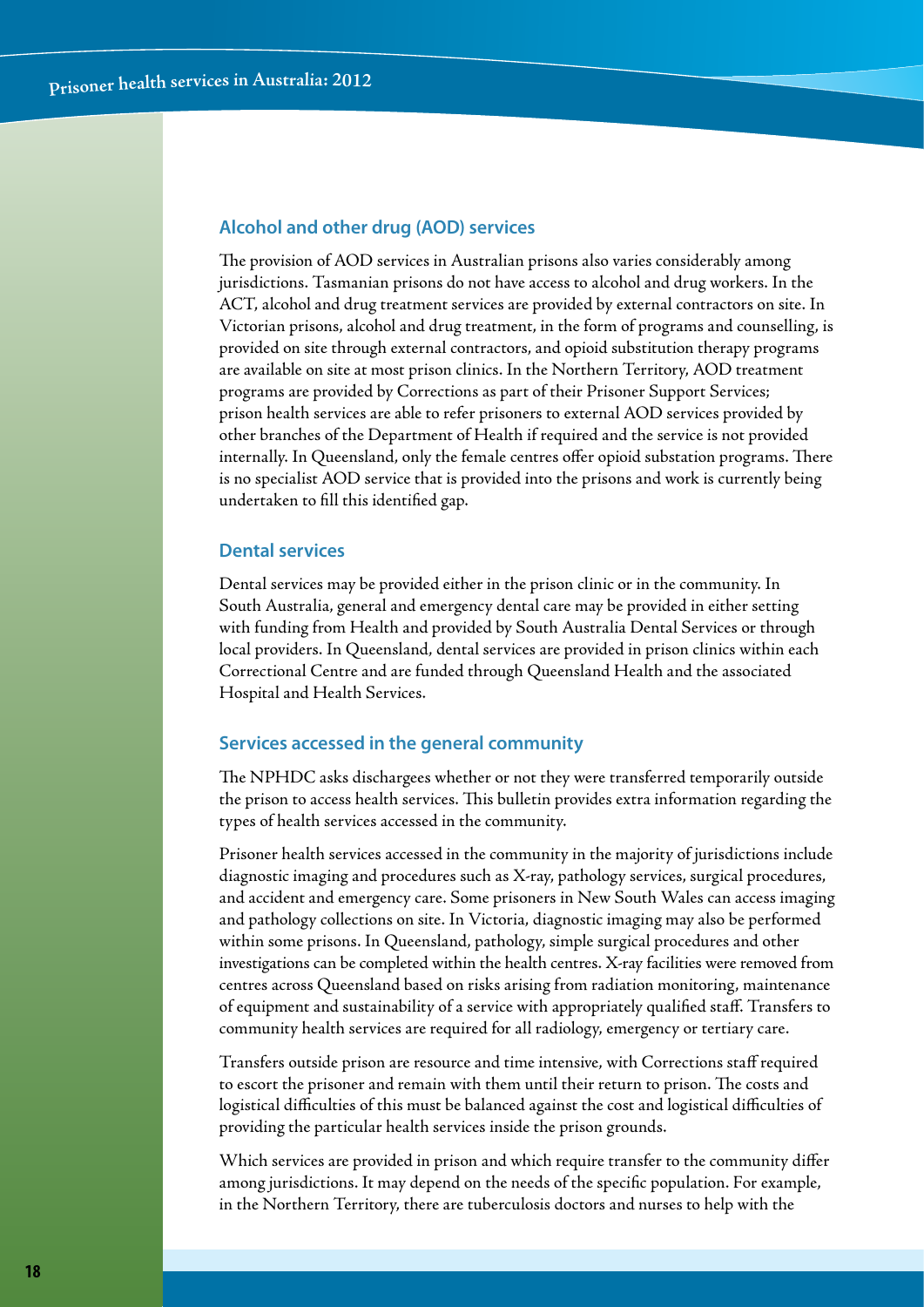treatment and control of this communicable disease in prison, which is unique to this jurisdiction. The remoteness of prisons in the Northern Territory has led to an increase in the use of TeleHealth technology, and sourcing other in-reach services is another efficiency to minimise services that need to be provided within the community. Further, there is a planned and structured move to have hepatitis C treatment and clinics provided within the Northern Territory's prison health centres.

## **Returning to the community**

For prisoners returning to the community, the resumption of chaotic lifestyles, unemployment and problems associated with accessing primary health services can lead to insufficient and uncoordinated care of multiple health conditions (AMA 2012). Health is a major factor in making the transition back to the community—unresolved health problems can undermine employment, education, housing and reuniting with family and friends. This has the potential to begin a cycle that leads to recidivism (Freudenberg 2004).

Connecting the provision of health care services in prison with those in the community often poses significant challenges. Prisoners should receive a discharge summary and up to 5 days of medication on release from prison to support them while they seek services from community providers. This can be logistically difficult with the high proportion of prisoners who are remandees (62% of prison entrants in the NPHDC) who may have unplanned exits from prison, such as those who leave following court appearances. Where possible, a GP should be identified to whom the discharge summary should be forwarded, and a copy provided to the prisoner and the point of discharge to facilitate the transfer of health information from prison into the community. However, there are a range of challenges for prison dischargees accessing community services. This includes finding an appropriate community clinician, ensuring that the clinician is based in the area in which the prisoner is returning to, and the prisoners' individual choice as to whether to attend a clinic for a medical appointment (both within prison pre-discharge and in the community to follow-up the patient on release).

Prisoners in Victoria with chronic health condition or complex health issues who are leaving prison have appointments made with community providers. Prisoners with an acute mental health disorder who have received residential mental health services in prison get intensive post-discharge follow up through the Community Integration Program. This program begins preparing prisoners for release from prison 6 weeks before release and continues 6 weeks post-release. Corrections Victoria also offers transition planning to support prisoners moving from prison to the community to find housing, accommodation and other support through the Transition Assistance Program.

In Queensland, Correctional Services and Health work closely together in respect to discharge, follow-up and supports within the community. Prison Mental Health Services provide a transfer of care to Community Mental Health Services. Any specialist appointments or outpatient clinics scheduled for the prisoner are included in the discharge summary. Other Queensland organisations provide bridging processes that aim to facilitate faster access to disability support and payments. Queensland Corrective Services provide rehabilitation officers who work with the individuals leading up to release to establish community links and support.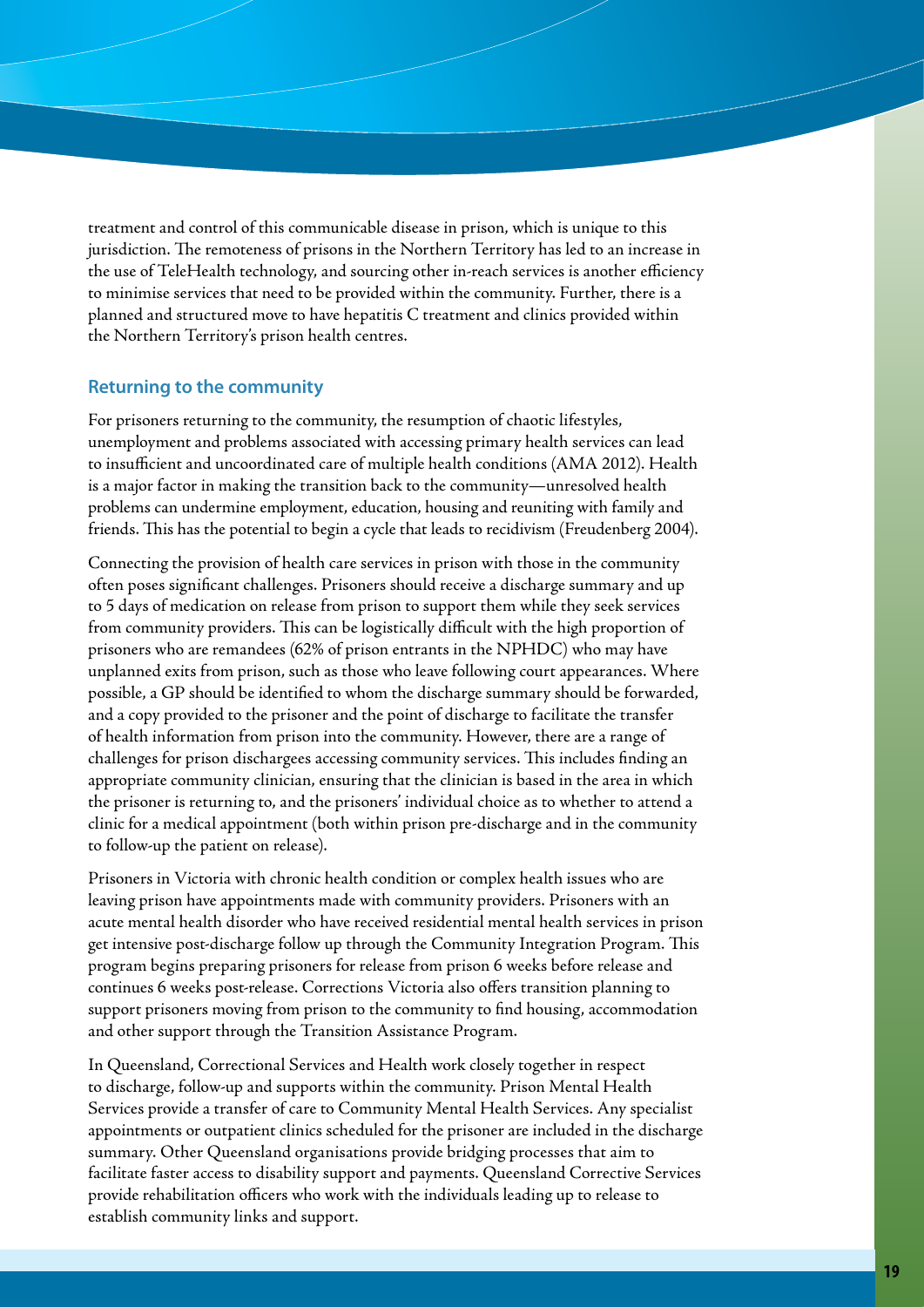Poor treatment compliance may result from obstacles associated with the transition to the community and a range of health care providers (Levy 2005). If health care is not immediately available to prisoners upon their release, issues that may develop include: an increase in the community spread of infectious diseases; returning to substance abuse and the associated flow-on effects of infectious diseases and violence; untreated psychological conditions and consequences such as family conflict and community disorder; and family disruption, which can lead to unfulfilled parental responsibilities (Freudenberg 2004).

Returning to the community necessitates reapplying for a Medicare number, which is often a challenge and may become a barrier to health seeking (AMA 2012). For prisoners taking highly specialised medications in New South Wales, prison health services will apply for a Medicare number on their behalf and it will be given to the prisoner on release so they can immediately access their medication. Loss of Medicare benefits may lead to a delay in getting prescription drugs. With relatively high rates of communicable diseases and mental health disorders, many prisoners require medication to manage their conditions. Further to this, long waits to see health professionals may further discourage prisoners from following up treatment. Health discharge planning between prison health services and prisoners may help to overcome some of these difficulties.

Effective planning and management of a prisoner's reintegration back into the community, including continuity of health services, benefits both the prisoner and the community. Australian jurisdictions are responding by providing a variety of innovative programs and services that recognise the range of social, economic and personal challenges that may act as barriers to a successful return to the community. More research in this area will help to further inform policy and practice and overcome these challenges faced by Australian prisoners.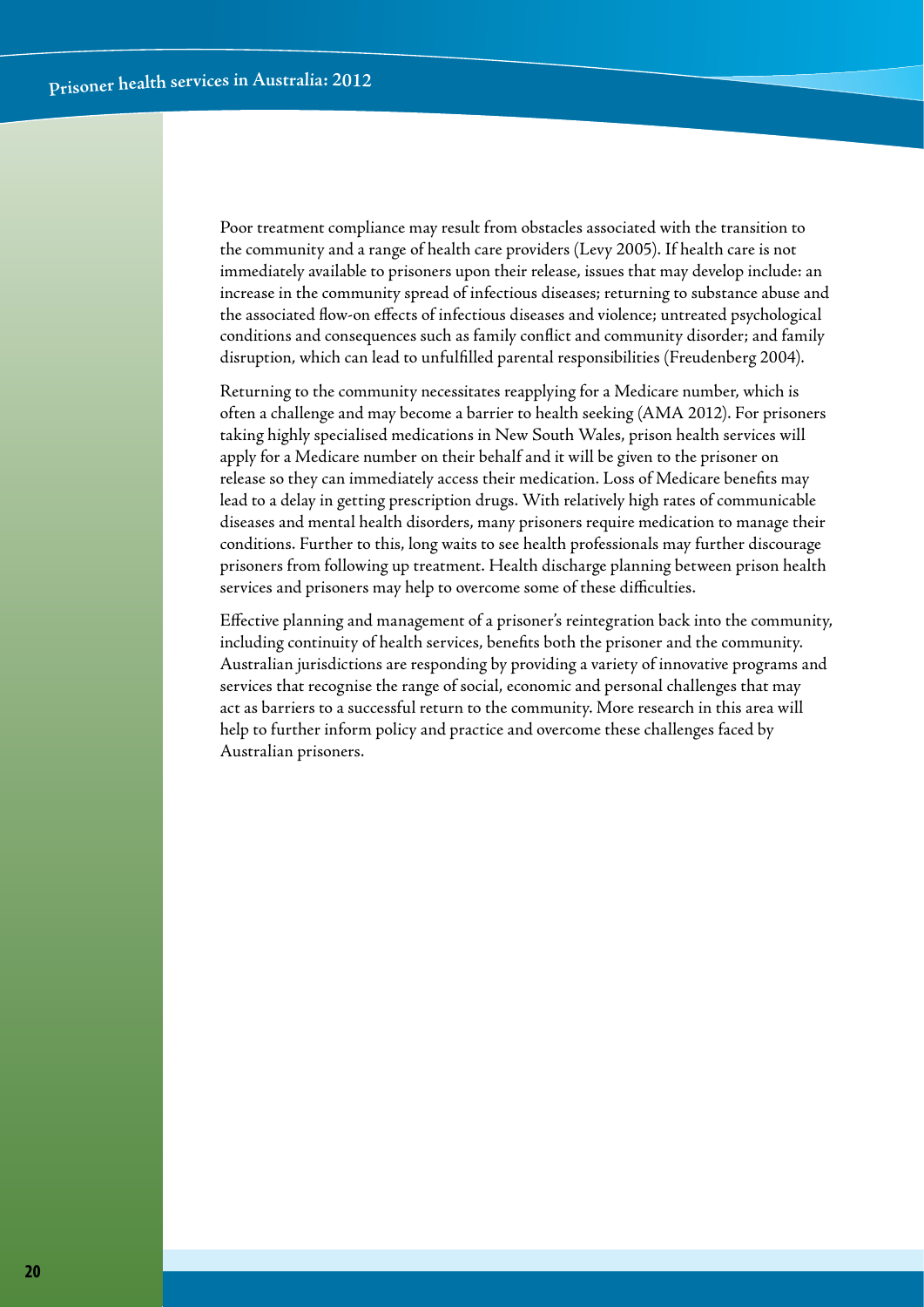# **Acknowledgments**

The authors of this bulletin were Ingrid Johnston and Jenna Pickles, with valuable input from Tim Beard and Pamela Kinnear. A number of people at the AIHW provided comments, including Geoff Neideck and David Whitelaw.

The AIHW would like to acknowledge the valuable contribution and significant input provided by members of the National Prisoner Health Information Committee in the preparation of this bulletin.

| Justice Health Services, Australian Capital Territory                 | Professor Michael Levy    |
|-----------------------------------------------------------------------|---------------------------|
| Department of Justice, Victoria                                       | Ms Larissa Strong         |
| Queensland Health                                                     | Ms Laura Dyer             |
| Department of Corrective Services, Western Australia                  | Dr Roslyn Carbon          |
| South Australian Prison Health Service                                | Ms Tina De-Zen            |
| Department of Health and Human Services, Tasmania                     | Dr Chris Wake             |
| Department of Health, Northern Territory                              | Mr Peter Frendin          |
| Justice Health and Forensic Mental Health Network,<br>New South Wales | Ms Karen Patterson        |
| University of Melbourne                                               | A/Professor Stuart Kinner |
| Australian Bureau of Statistics                                       | Ms Jenny Myers            |
| The Kirby Institute                                                   | Professor Tony Butler     |

Funding for this bulletin was provided by jurisdictions, with support from the AIHW.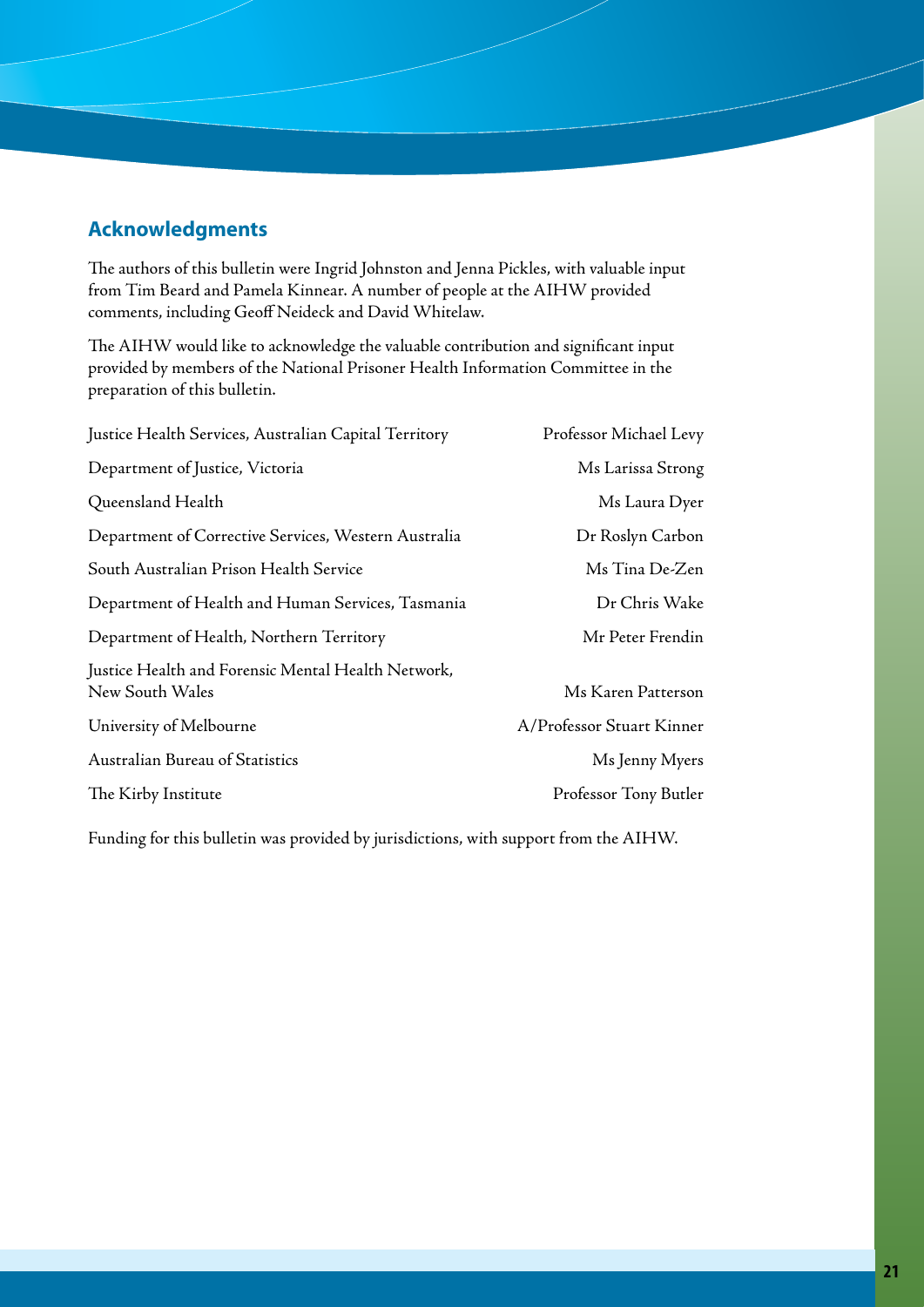## **References**

AIHW (Australian Institute of Health and Welfare) 2013. The health of Australia's prisoners 2012. Cat. no. PHE 170. Canberra: AIHW.

AMA (Australian Medical Association) 2012. Position Statement on Health and Criminal Justice System. Canberra: AMA.

AMA 2013. Medical ethics in custodial settings. Canberra, AMA. Viewed 9 May 2014, <https://ama.com.au/position-statement/medical-ethics-custodial-settings-2013>.

Australian Law Reform Commission 2014. The Privacy Act and Health Information. Australian Government. Viewed 30 January 2014, <http://www.alrc.gov.au/publications/ 62.%20The%20Privacy%20Act%20and%20Health%20Information/ definition-%E2%80%98health-service%E2%80%99>.

Bjørngaard J, Rustad Å & Kjelsberg E 2009. The prisoner as patient—a health services satisfaction survey. BMC Health Services Research 9:176.

Corrective Services WA 2010. Assessment of clinical service provision of health services of the Western Australian Department of Corrective Services. Perth: Corrective Services WA.

Exworthy T, Samele C, Urquía N & Forrester A 2012. Asserting prisoners' rights to health: progressing beyond equivalence. Psychiatric Services 63:270–5.

Feron J, Paulus D, Tonglet R, Lorant V & Pestiaux D 2005. Substantial use of primary health care by prisoners: epidemiological description and possible explanations. Journal of Epidemiology and Community Health 59:651–5.

Freudenberg N 2004. Community health services for returning jail and prison inmates. Journal of Corrective Health Care 10:369–97.

Levy M 2005. Prisoner health care provision: reflections from Australia. International Journal of Prisoner Health 1:65–73.

Marshall T, Simpson S & Stevens A 2001. Use of health services by prison inmates: comparisons with the community. Journal of Epidemiological Community Health 55: 364–5.

National Health Committee 2010. Health in justice: Kia Piki te Ora, Kia Tika!— Improving the health of prisoners and their families and whānau: He whakapiki i te ora o ngā mauhere me ō rātou whānau. Wellington, New Zealand: Ministry of Health.

Niveau G 2007. Relevance and limits of the principle of 'equivalence of care' in prison medicine. Journal of Medical Ethics 33:610–13.

Nobile C, Flotta D, Nicotera G, Pileggi C & Angelillo I 2011. Self-reported health status and access to health services in a sample of prisoners in Italy. BMC Public Health 11:529.

Powell J, Harris F, Condon L & Kemple T 2010. Nursing care of prisoners: staff views and experiences. Journal of Advanced Nursing 66:1257–65.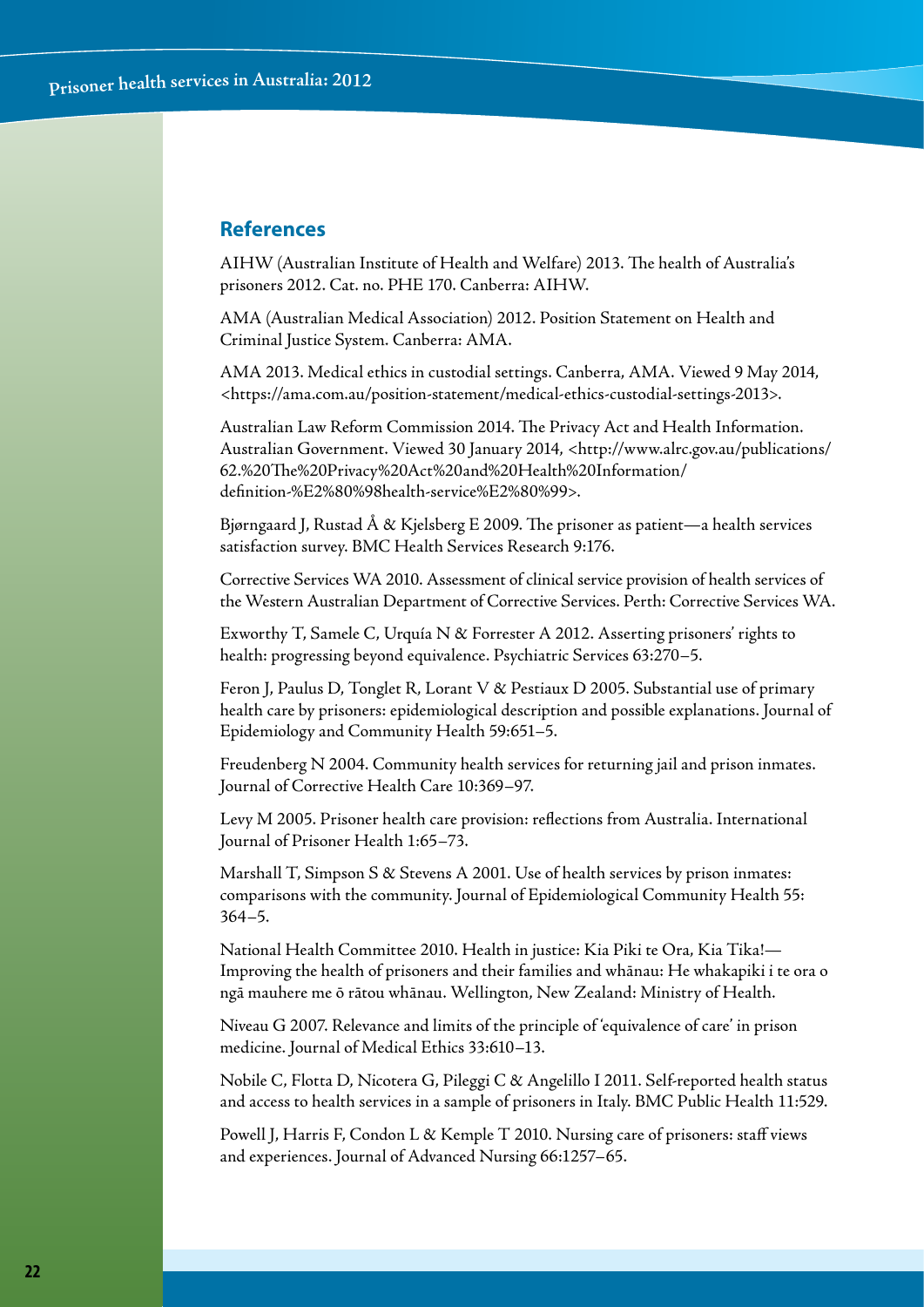UN (United Nations) 1955. Standard minimum rules for the treatment of prisoners. Geneva: UN.

UN 1990. Basic principles for the treatment of prisoners. Adopted and proclaimed by General Assembly resolution 45/111 of 14 December 1990.

UN 1991. The protection of persons with mental illness and the improvement of mental health care. Adopted by General Assembly Resolution 46/119 of 17 December 1991.

University of Melbourne 2011. Aboriginal Community Controlled Health Organisation (ACCHO). Melbourne: University of Melbourne. Viewed 19 June 2013, <http://www.atns.net.au/subcategory.asp?subcategoryID=109>.

WHO (World Health Organization) 1978. Primary health care. Report of the International Conference on Primary Health Care. Alma-Ata, USSR, 6–12 Sept 1978. Geneva: WHO.

WHO 1986. The Ottawa Charter for Health Promotion, Ottawa, 21 November 1986.

WHO 2007. Health in prisons: a WHO guide to the essentials in prison health. Geneva: WHO.

WHO 2008. Trenčín statement on prisons and mental health. Copenhagen, Denmark: WHO Regional Office for Europe.

# **Related publications**

The majority of the data in this bulletin come from a report in a series, *The health of Australia's prisoners*. The 3 reports in this series, previous bulletins and any other published material can be downloaded for free from the AIHW website at <http://www.aihw.gov.au/prisoner-health-publications/>.

The website also includes information on ordering printed copies.